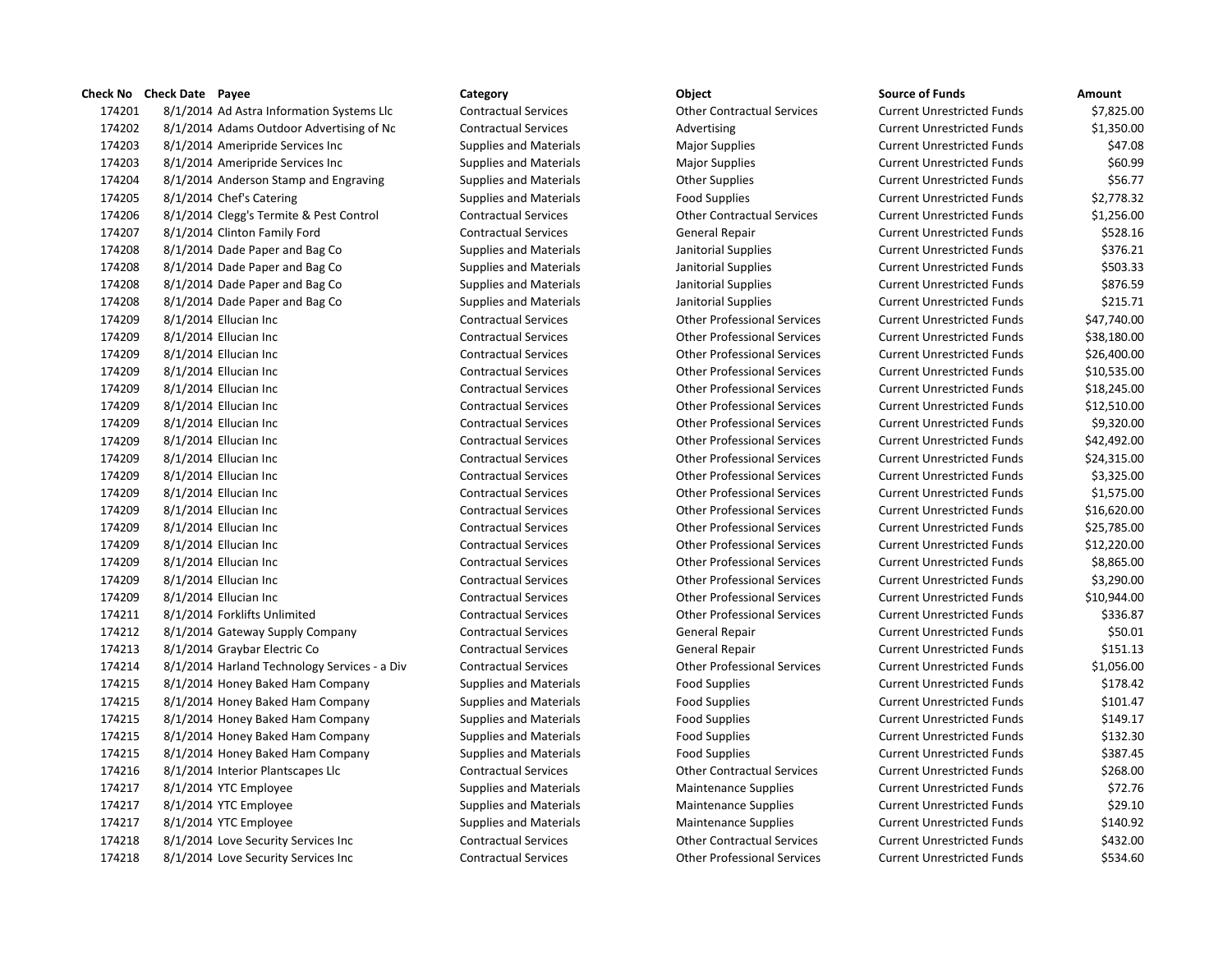| 174219 |                | 8/1/2014 Mcnaughton Mckay Electric Company   |
|--------|----------------|----------------------------------------------|
| 174219 |                | 8/1/2014 Mcnaughton Mckay Electric Company   |
| 174220 |                | 8/1/2014 Merus Refreshment Services Inc      |
| 174221 |                | 8/1/2014 Panera Llc                          |
| 174222 |                | 8/1/2014 P B Appleton Customer Care Serv     |
| 174223 |                | 8/1/2014 Radco Construction Services Inc     |
| 174224 |                | 8/1/2014 Smarter Services, Llc               |
| 174225 |                | 8/1/2014 Softdocs Inc                        |
| 174226 |                | 8/1/2014 Staffmark                           |
| 174226 |                | 8/1/2014 Staffmark                           |
| 174226 |                | 8/1/2014 Staffmark                           |
| 174226 |                | 8/1/2014 Staffmark                           |
| 174227 |                | 8/1/2014 Symplicity Corporation              |
| 174228 |                | 8/1/2014 Tg&r Landscape                      |
| 174229 |                | 8/1/2014 Typefocus Inc                       |
| 174230 |                | 8/1/2014 Unifirst Corporation                |
| 174230 |                | 8/1/2014 Unifirst Corporation                |
| 174231 |                | 8/1/2014 Waste Management of the Carolinas   |
| 174232 |                | 8/1/2014 Zep Manufacturing Co                |
| 174232 |                | 8/1/2014 Zep Manufacturing Co                |
| 174233 |                | 8/4/2014 Canon Solutions America Inc         |
| 174234 |                | 8/4/2014 Xerox Corporation                   |
| 174234 |                | 8/4/2014 Xerox Corporation                   |
| 174262 |                | 8/7/2014 Canon Solutions America Inc         |
| 174262 |                | 8/7/2014 Canon Solutions America Inc         |
| 174263 |                | 8/7/2014 Office of Insurance Services        |
| 174263 |                | 8/7/2014 Office of Insurance Services        |
| 174263 |                | 8/7/2014 Office of Insurance Services        |
| 174263 |                | 8/7/2014 Office of Insurance Services        |
| 174263 |                | 8/7/2014 Office of Insurance Services        |
| 174263 |                | 8/7/2014 Office of Insurance Services        |
| 174263 |                | 8/7/2014 Office of Insurance Services        |
| 174263 |                | 8/7/2014 Office of Insurance Services        |
| 174265 | 8/8/2014 Apics |                                              |
| 174267 |                | 8/8/2014 York County Regional Chamber of Com |
| 174268 |                | 8/8/2014 Sams Club Direct                    |
| 174268 |                | 8/8/2014 Sams Club Direct                    |
| 174268 |                | 8/8/2014 Sams Club Direct                    |
| 174269 |                | 8/11/2014 Johnny E. Hunsucker, Jr.           |
| 174269 |                | 8/11/2014 Johnny E. Hunsucker, Jr.           |
| 174270 |                | 8/11/2014 Chester Metropolitan District      |
| 174271 |                | 8/11/2014 Honey Baked Ham Company            |
| 174272 |                | 8/11/2014 McAlister's Deli                   |
| 174272 |                | 8/11/2014 McAlister's Deli                   |

 8/1/2014 Mcnaughton Mckay Electric Company Supplies and Materials Education Supplies Current Unrestricted Funds \$3,880.00 8/1/2014 Mcnaughton Mckay Electric Company Supplies and Materials Education Supplies Current Unrestricted Funds \$1,940.00 8/1/2014 Merus Refreshment Services Inc Supplies and Materials Food Supplies Current Unrestricted Funds \$108.23 8/1/2014 Panera Llc Supplies and Materials Food Supplies Current Unrestricted Funds \$580.36 8/1/2014 P B Appleton Customer Care Serv Supplies and Materials Postage Current Unrestricted Funds \$160.50 8/1/2014 Radco Construction Services Inc Contractual Services Other Professional Services Current Unrestricted Funds \$493.73 8/1/2014 Smarter Services, Llc Contractual Services Other Professional Services Current Unrestricted Funds \$2,976.75 8/1/2014 Softdocs Inc Contractual Services Other Professional Services Current Unrestricted Funds \$3,038.00 8/1/2014 Staffmark Contractual Services Other Contractual Services Current Unrestricted Funds \$1,157.67 8/1/2014 Staffmark Contractual Services Other Contractual Services Current Unrestricted Funds \$1,026.44 8/1/2014 Staffmark Contractual Services Other Professional Services Current Unrestricted Funds \$915.19 8/1/2014 Staffmark Contractual Services Other Professional Services Current Unrestricted Funds \$502.71 8/1/2014 Symplicity Corporation Contractual Services Other Contractual Services Current Unrestricted Funds \$2,000.00 8/1/2014 Tg&r Landscape Contractual Services Other Professional Services Current Unrestricted Funds \$340.00 8/1/2014 Typefocus Inc Contractual Services Other Contractual Services Current Unrestricted Funds \$1,095.00 8/1/2014 Unifirst Corporation Contractual Services Other Professional Services Current Unrestricted Funds \$66.56 8/1/2014 Unifirst Corporation Contractual Services Other Professional Services Current Unrestricted Funds \$66.56 8/1/2014 Waste Management of the Carolinas Contractual Services Utilities Current Unrestricted Funds \$207.50 8/1/2014 Zep Manufacturing Co Supplies and Materials Maintenance Supplies Current Unrestricted Funds \$868.00 8/1/2014 Zep Manufacturing Co Supplies and Materials Maintenance Supplies Current Unrestricted Funds \$103.47 Fixed Charges The Solutions Leased To Own Equip Current Unrestricted Funds \$10.49 Fixed Charges The State of the Leased To Own Equip Current Unrestricted Funds Care and State State State State Fixed Charges The Leased To Own Equip Current Unrestricted Funds \$732.70 Fixed Charges The State Income Cleased To Own Equip Current Unrestricted Funds \$740.00 Fixed Charges The Theorem Cleased To Own Equip Current Unrestricted Funds \$514.00 8/7/2014 Office of Insurance Services Current Liabilities State Dental Employee Current Unrestricted Funds \$4,843.72 8/7/2014 Office of Insurance Services Current Liabilities Tobacco Surcharge Current Unrestricted Funds \$980.00 Current Liabilities **State Insurance Employee** Current Unrestricted Funds \$169,844.18 8/7/2014 Office of Insurance Services Current Liabilities State Opt Life Current Unrestricted Funds \$6,302.00 8/7/2014 Office of Insurance Services Current Liabilities Dep Life Insurance Current Unrestricted Funds \$110.36 8/7/2014 Office of Insurance Services Current Liabilities Supp Long Term Disability Current Unrestricted Funds \$2,145.22 8/7/2014 Office of Insurance Services Current Liabilities Dental Plus Employee Current Unrestricted Funds \$4,383.38 8/7/2014 Office of Insurance Services Current Liabilities State Vison Plan Current Unrestricted Funds \$1,996.92 Fixed Charges The Transform of the Superson Dues & Membership Fees Current Unrestricted Funds Current Unrestricted Funds \$75.00 Fixed Charges The Superstand Chamber of Current Unrestricted Funds 55,050.00 8/8/2014 Sams Club Direct Supplies and Materials Food Supplies Current Unrestricted Funds \$69.14 8/8/2014 Sams Club Direct Supplies and Materials Food Supplies Current Unrestricted Funds \$144.38 8/8/2014 Sams Club Direct Supplies and Materials Food Supplies Current Unrestricted Funds \$45.41 8/11/2014 Johnny E. Hunsucker, Jr. Contractual Services General Repair Current Unrestricted Funds \$500.00 8/11/2014 Johnny E. Hunsucker, Jr. Contractual Services General Repair Current Unrestricted Funds \$200.00 8/11/2014 Chester Metropolitan District Contractual Services Utilities Current Unrestricted Funds \$62.78 8/11/2014 Honey Baked Ham Company Contractual Services Other Professional Services Current Restricted Funds \$209.06 8/11/2014 McAlister's Deli Contractual Services Other Professional Services Current Restricted Funds \$309.54 8/11/2014 McAlister's Deli Contractual Services Other Professional Services Current Restricted Funds \$0.00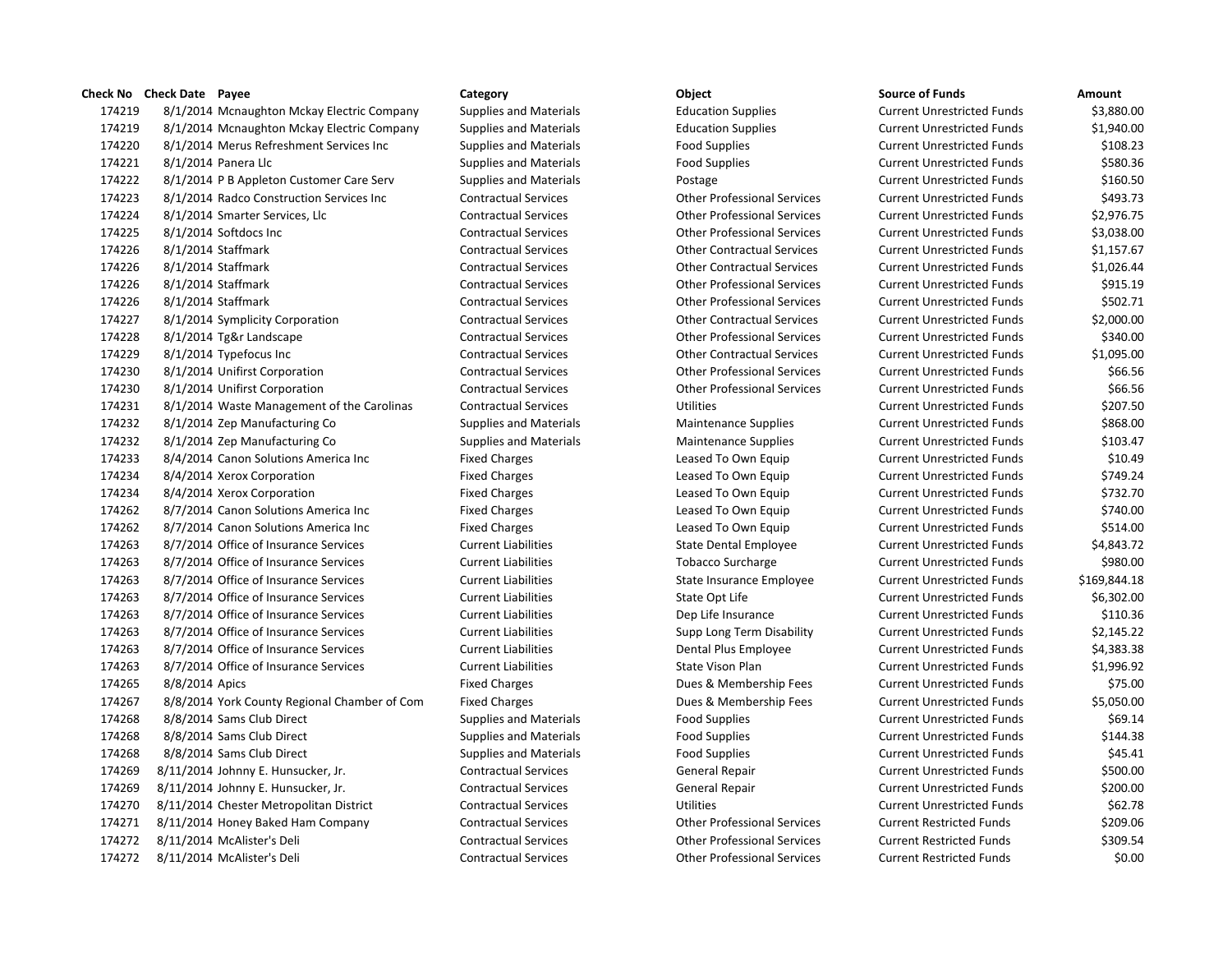174273 8/11/2014 Natl Assoc of College Auxiliary Ser Fixed Charges Funds 2008 & Membership Fees 174273 8/11/2014 Natl Assoc of College Auxiliary Ser Fixed Charges Funds 20.000 Dues & Membership Fees 174274 8/11/2014 Sysco Food Services of Charlotte Ll Supplies and Materials Food Supplies 174274 8/11/2014 Sysco Food Services of Charlotte Ll Supplies and Materials Food Supplies 174274 8/11/2014 Sysco Food Services of Charlotte Ll Supplies and Materials Food Supplies 174274 8/11/2014 Sysco Food Services of Charlotte Ll Supplies and Materials Food Supplies 174274 8/11/2014 Sysco Food Services of Charlotte Ll Supplies and Materials Food Supplies 174274 8/11/2014 Sysco Food Services of Charlotte Ll Supplies and Materials Food Supplies 174275 8/11/2014 U.S. Postal Service Samples Benefits Benefits Strategies Benefits Burrent Comp Ins Current Restricted Funds & Stricted Funds & Benefits Strategies Burrent Restricted Funds & Stricted Funds & Stricted Funds 174276 8/11/2014 Asme International Fixed Charges Fixed Charges Dues & Membership Fees 174277 8/11/2014 Barnes and Noble College Bookstore Current Liabilities A/P Student Barnes & Noble 174277 8/11/2014 Barnes and Noble College Bookstore Current Liabilities A/P Student Barnes & Noble 174278 8/11/2014 Barnes and Noble College Bookstore Current Liabilities A/P College Barnes & Noble 174279 8/11/2014 Barnes and Noble College Bookstore Current Liabilities A/P CE Students Barnes & Noble 174279 8/11/2014 Barnes and Noble College Bookstore Current Liabilities A/P CE Students Barnes & Noble 174280 8/11/2014 City Club of Rock Hill Fixed Charges Fixed Charges Dues & Membership Fees 174280 8/11/2014 City Club of Rock Hill Fixed Charges Fixed Charges Dues & Membership Fees 174281 8/11/2014 Rock Hill School District Three Contractual Services Current Advertising 174282 8/11/2014 S C Chapter Cupa-Hr Travel Travel In State Registration Fee 174283 8/11/2014 Surveillance, Resources, and Invest Contractual Services Contractual Services Current Professional Services 174285 8/13/2014 Act Compass/Esl Course Placement Se Contractual Services Other Professional Services 174286 8/13/2014 Adams Outdoor Advertising of Nc Contractual Services Advertising Advertising 174287 8/13/2014 Airgas Usa, Llc Supplies and Materials Education Supplies and Materials 174288 8/13/2014 Allfire Services, Llc Contractual Services Current Unrestricted Funds & Current Unrestricted Funds & Other Professional Services 174288 8/13/2014 Allfire Services, Llc Contractual Services Current Unrestricted Funds & Contractual Services 174288 8/13/2014 Allfire Services, Llc Contractual Services Other Professional Services Current Unrestricted Funds \$359.67 174289 8/13/2014 Ameripride Services Inc Supplies and Materials Major Supplies And Materials 174290 8/13/2014 Bowker **Equipment** Equipment Library Books, Maps & Film 174290 8/13/2014 Bowker **Equipment** Equipment Library Books, Maps & Film 174290 8/13/2014 Bowker **Equipment** Equipment Library Books, Maps & Film 174291 8/13/2014 Cengage Learning The Equipment Equipment Library Books, Maps & Film 174291 8/13/2014 Cengage Learning The Equipment Equipment Library Books, Maps & Film 174291 8/13/2014 Cengage Learning The Equipment Equipment Library Books, Maps & Film 174291 8/13/2014 Cengage Learning The Equipment Equipment Library Books, Maps & Film 174291 8/13/2014 Cengage Learning Contractual Services Data Processing Serv 174292 8/13/2014 Clegg's Termite & Pest Control Contractual Services Contractual Services Current Unrestricted Funds & Pest Control 174292 8/13/2014 Clegg's Termite & Pest Control Contractual Services Current Contractual Services Current Unre 174292 8/13/2014 Clegg's Termite & Pest Control Contractual Services Current Contractual Services Current Unre 174293 8/13/2014 Ebsco Subscription Services Equipment Equipment Library Books, Maps & Film 174293 8/13/2014 Ebsco Subscription Services Equipment Equipment Library Books, Maps & Film 174294 8/13/2014 Interstate Towing and Recovery Contractual Services Current Contractual Services 174295 8/13/2014 Keck and Wood, Inc Permanent Improvements Fees, Arch, Eng & Other 174295 8/13/2014 Keck and Wood, Inc Permanent Improvements Fees, Arch, Eng & Other Master Plan & Other Master P 174296 8/13/2014 Kone Inc Contractual Services Contractual Services Current Unrestricted Funds & Services Current Unrestricted Funds & Services Current Unrestricted Funds & Services Current Unrestricted Funds & Services Cu

| source or runas            | Amount      |
|----------------------------|-------------|
| Current Unrestricted Funds | \$385.00    |
| Current Unrestricted Funds | \$0.00      |
| Current Unrestricted Funds | \$112.20    |
| Current Unrestricted Funds | \$1,049.88  |
| Current Unrestricted Funds | \$1,179.85  |
| Current Unrestricted Funds | \$1,230.56  |
| Current Unrestricted Funds | \$1,338.93  |
| Current Unrestricted Funds | ( \$66.05]  |
| Current Restricted Funds   | \$378.94    |
| Current Unrestricted Funds | \$75.00     |
| Current Unrestricted Funds | \$18,620.85 |
| Current Unrestricted Funds | \$231.05    |
| Current Unrestricted Funds | \$4,320.95  |
| Current Unrestricted Funds | \$45.99     |
| Current Unrestricted Funds | \$84.00     |
| Current Unrestricted Funds | \$58.33     |
| Current Unrestricted Funds | \$33.33     |
| Current Unrestricted Funds | \$1,500.00  |
| Current Unrestricted Funds | \$99.00     |
| Current Unrestricted Funds | \$327.00    |
| Current Unrestricted Funds | \$174.00    |
| Current Unrestricted Funds | \$1,500.00  |
| Current Unrestricted Funds | \$234.32    |
| Current Unrestricted Funds | \$604.50    |
| Current Unrestricted Funds | \$113.79    |
| Current Unrestricted Funds | \$359.67    |
| Current Unrestricted Funds | \$47.08     |
| Current Unrestricted Funds | \$638.00    |
| Current Unrestricted Funds | \$638.00    |
| Current Unrestricted Funds | \$1,021.00  |
| Current Unrestricted Funds | \$1,320.80  |
| Current Unrestricted Funds | \$1,522.55  |
| Current Unrestricted Funds | \$1,762.24  |
| Current Unrestricted Funds | \$953.88    |
| Current Unrestricted Funds | \$200.00    |
| Current Unrestricted Funds | \$48.00     |
| Current Unrestricted Funds | \$36.00     |
| Current Unrestricted Funds | \$48.00     |
| Current Unrestricted Funds | \$328.41    |
| Current Unrestricted Funds | (\$40.00)   |
| Current Unrestricted Funds | \$65.00     |
| Master Plan                | \$250.00    |
| Master Plan                | \$1,900.00  |
| Current Unrestricted Funds | \$580.65    |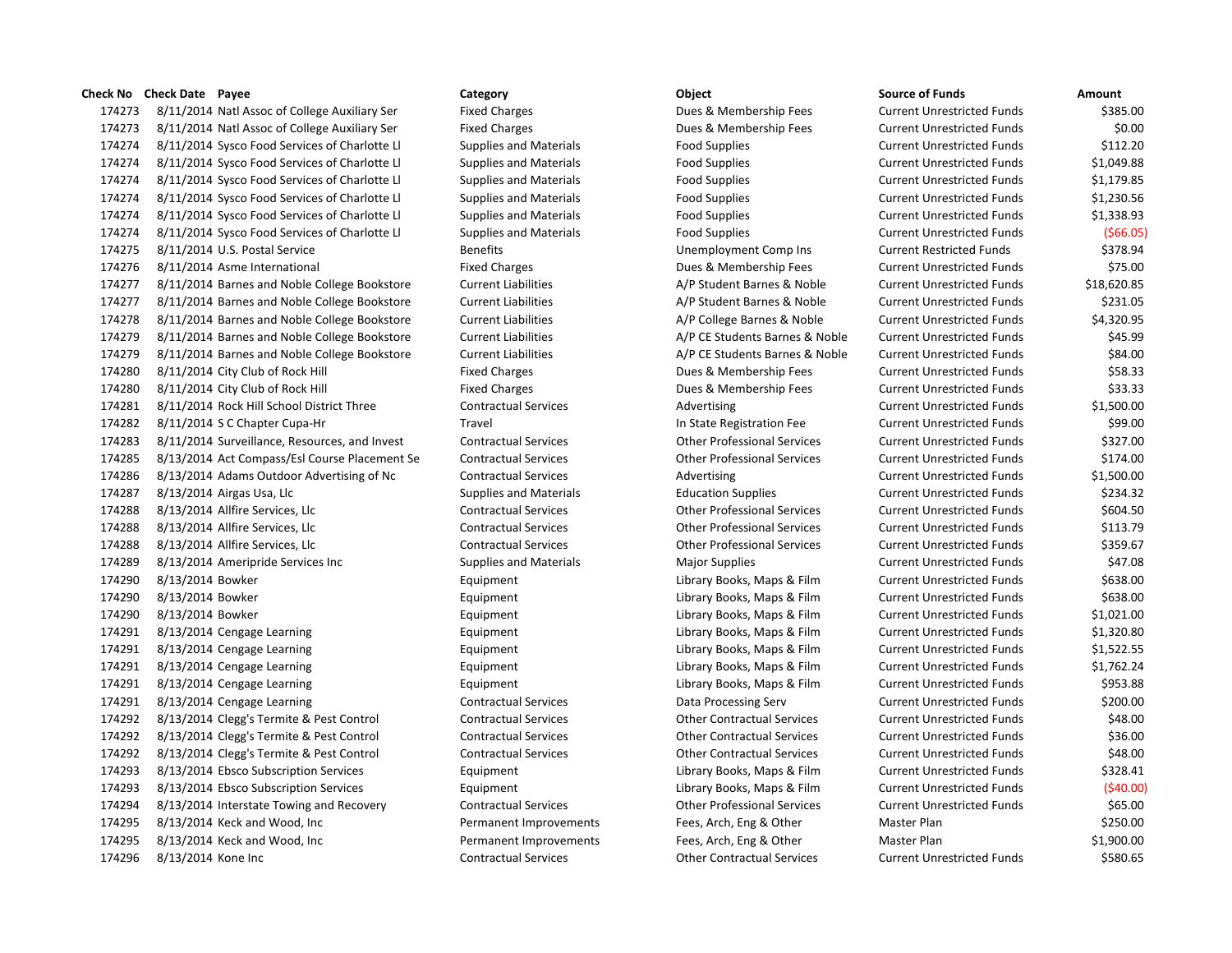8/13/2014 Merus Refreshment Services Inc Supplies and Materials Food Supplies Current Unrestricted Funds \$113.42 8/13/2014 Mid-Carolina Ahec, Inc. Contractual Services Other Professional Services Current Unrestricted Funds \$52.00 8/13/2014 Mid-Carolina Ahec, Inc. Contractual Services Other Professional Services Current Unrestricted Funds \$44.00 8/13/2014 Mid-Carolina Ahec, Inc. Contractual Services Other Professional Services Current Unrestricted Funds \$64.00 8/13/2014 Watson Tate Savory Architects Inc Permanent Improvements Reimbursables Unexpended Plant \$2,887.50 8/13/2014 Watson Tate Savory Architects Inc Permanent Improvements Fees, Arch, Eng & Other Unexpended Plant \$5,412.00 8/13/2014 Watson Tate Savory Architects Inc Permanent Improvements Fees, Arch, Eng & Other Unexpended Plant \$878.50 8/13/2014 Watson Tate Savory Architects Inc Permanent Improvements Reimbursables Unexpended Plant \$1,294.95 174300 8/13/2014 Cherry Tree, LLC **Fixed Charges** Fixed Charges Rent Non State Current Unrestricted Funds \$8,325.50 8/13/2014 U.S. Postal Service Supplies and Materials Postage Current Unrestricted Funds \$400.00 174302 8/13/2014 York Technical College Foundation Fixed Charges Rent Non State Current Unrestricted Funds \$1,666.66 174302 8/13/2014 York Technical College Foundation Fixed Charges Rent Non State Current Unrestricted Funds \$1,607.53 174302 8/13/2014 York Technical College Foundation Fixed Charges Rent Non State Current Unrestricted Funds \$3,082.37 174302 8/13/2014 York Technical College Foundation Fixed Charges Rent Non State Current Unrestricted Funds \$1,666.66 8/14/2014 Panera Llc Contractual Services Other Contractual Services Current Restricted Funds \$187.97 8/15/2014 Indian Land Rotary Club Foundation Supplies and Materials Other Supplies Current Unrestricted Funds \$1,000.00 174309 8/15/2014 Natl Assoc for the Edu of Young Chi Fixed Charges Dues & Membership Fees Current Unrestricted Funds \$61.00 174310 8/15/2014 SC Board of Counselors Travel Travel Travel In State Registration Fee Current Unrestricted Funds \$100.00 8/18/2014 Chester Metropolitan District Contractual Services Utilities Current Unrestricted Funds \$740.05 8/18/2014 Chester Metropolitan District Contractual Services Utilities Current Unrestricted Funds \$83.78 8/19/2014 Bank of America Current Liabilities A/P Bank of America Current Unrestricted Funds \$167,557.02 8/20/2014 Riverview Medical Clinic Contractual Services Other Professional Services Current Unrestricted Funds \$55.00 8/20/2014 Riverview Medical Clinic Contractual Services Other Professional Services Current Unrestricted Funds \$55.00 8/20/2014 Surveillance, Resources, and Invest Op Revenue - Other Current Unres SRI Current Unrestricted Funds \$272.50 8/20/2014 U.S. Postal Service Supplies and Materials Postage Current Unrestricted Funds \$220.00 8/20/2014 York County Regional Chamber of Com Contractual Services Education & Training Serv Current Unrestricted Funds \$650.00 8/20/2014 Majestic Tours Inc Contractual Services Other Professional Services Current Restricted Funds \$800.00 8/20/2014 Majestic Tours Inc Contractual Services Other Professional Services Current Restricted Funds \$800.00 174358 8/21/2014 Indian Land Athletic Booster Club Contractual Services Advertising Current Unrestricted Funds \$500.00 174358 8/21/2014 Indian Land Athletic Booster Club Contractual Services Advertising Current Unrestricted Funds \$0.00 174360 8/21/2014 Nation Ford High School Athletic Bo Contractual Services Advertising Current Unrestricted Funds \$850.00 8/21/2014 Peoples First Insurance Contractual Services Other Professional Services Current Unrestricted Funds \$951.88 8/21/2014 Peoples First Insurance Contractual Services Other Professional Services Current Unrestricted Funds \$0.00 8/21/2014 Peoples First Insurance Contractual Services Other Professional Services Current Unrestricted Funds \$0.00 174362 8/21/2014 York Comprehensive High School Athl Contractual Services Advertising Current Unrestricted Funds \$1,000.00 174365 8/25/2014 Norsan Broadcasting of Nc Llc Contractual Services Advertising Current Unrestricted Funds \$825.00 174366 8/25/2014 Adams Outdoor Advertising of Nc Contractual Services Advertising Current Unrestricted Funds \$1,350.00 174367 8/25/2014 Ameripride Services Inc Supplies and Materials Major Supplies Magior Supplies Current Unrestricted Funds \$266.43 174368 8/25/2014 Anderson Stamp and Engraving Supplies and Materials Computer Current Unrestricted Funds 518.05 8/25/2014 Backflow Control Contractual Services General Repair Current Unrestricted Funds \$116.25 8/25/2014 Bi Lo Supplies and Materials Food Supplies Current Unrestricted Funds \$58.05 174371 8/25/2014 Canon Solutions America Inc Fixed Charges Fixed Charges Rental Other Current Unrestricted Funds \$32.35 8/25/2014 Caretaker Management Service Inc Contractual Services Other Professional Services Current Unrestricted Funds \$1,205.00 8/25/2014 Caretaker Management Service Inc Contractual Services Other Professional Services Current Unrestricted Funds \$950.00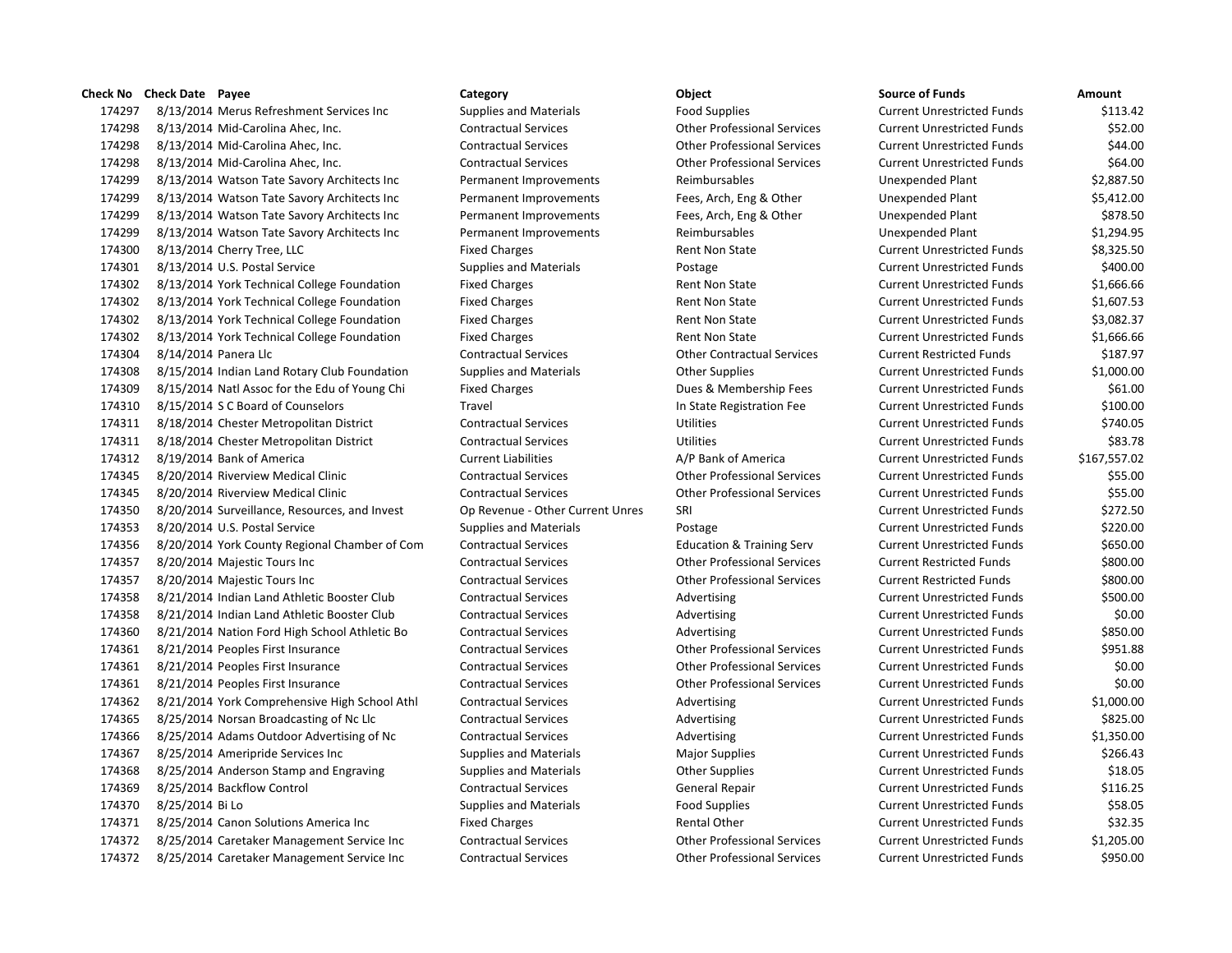8/25/2014 City Electric Accounts - Sc Contractual Services General Repair Current Unrestricted Funds \$813.63 8/25/2014 The Compliance Centre Inc Contractual Services Other Contractual Services Current Unrestricted Funds \$712.50 8/25/2014 Computer Rent Contractual Services Other Professional Services Current Unrestricted Funds \$6,270.00 8/25/2014 Cox's Rock Hill Inc Contractual Services Other Professional Services Current Unrestricted Funds \$3,340.00 8/25/2014 Dade Paper and Bag Co Supplies and Materials Janitorial Supplies Current Unrestricted Funds \$1,492.79 8/25/2014 Daikin Applied Americas, Inc Contractual Services Other Professional Services Current Unrestricted Funds \$1,240.00 8/25/2014 Data Network Solutions Inc Contractual Services Other Contractual Services Current Unrestricted Funds \$1,203.04 8/25/2014 Data Network Solutions Inc Contractual Services Data Processing Serv Current Unrestricted Funds \$1,230.24 8/25/2014 Davis & Floyd, Inc. Permanent Improvements Fees, Arch, Eng & Other Unexpended Plant \$8,364.00 8/25/2014 Davis & Floyd, Inc. Permanent Improvements Reimbursables Unexpended Plant \$145.14 8/25/2014 Dell Computer Corporation Contractual Services Other Contractual Services Current Unrestricted Funds \$1,522.25 8/25/2014 Dell Computer Corporation Contractual Services Other Contractual Services Current Unrestricted Funds \$1,802.53 8/25/2014 Dell Computer Corporation Contractual Services Other Contractual Services Current Unrestricted Funds \$1,802.53 8/25/2014 Dell Computer Corporation Contractual Services Other Contractual Services Current Unrestricted Funds \$1,802.53 8/25/2014 Dell Computer Corporation Contractual Services Other Contractual Services Current Unrestricted Funds \$3,086.19 8/25/2014 Eastern Refrigeration Service, Inc Contractual Services Other Professional Services Current Unrestricted Funds \$246.75 8/25/2014 Ebsco Subscription Services Contractual Services Data Processing Serv Current Unrestricted Funds \$10,500.00 8/25/2014 Education to Go Contractual Services Other Professional Services Current Unrestricted Funds \$1,895.75 8/25/2014 Education to Go Contractual Services Other Professional Services Current Unrestricted Funds (\$67.25) 8/25/2014 Elsevier Inc Supplies and Materials Education Supplies Current Unrestricted Funds \$3,933.76 8/25/2014 Elsevier Inc Supplies and Materials Education Supplies Current Unrestricted Funds \$19.37 8/25/2014 The Equipment Room Supplies and Materials Clothing Supplies Current Unrestricted Funds \$154.08 8/25/2014 Gala Affairs Party Rentals Contractual Services Other Contractual Services Current Unrestricted Funds \$278.20 174388 8/25/2014 Graybar Electric Co Supplies and Materials Maintenance Supplies Current Unrestricted Funds \$5,914.96 8/25/2014 Graybar Electric Co Contractual Services General Repair Current Unrestricted Funds \$256.59 8/25/2014 Graybar Electric Co Contractual Services General Repair Current Unrestricted Funds \$268.44 174388 8/25/2014 Graybar Electric Co Contractual Services General Repair Current Unrestricted Funds \$60.82 174389 8/25/2014 Hewlett-Packard Company Equipment Equipment Non Capitalized Equipment Current Unrestricted Funds \$3,447.12 174389 8/25/2014 Hewlett-Packard Company **Equipment** Equipment Non Capitalized Equipment Current Unrestricted Funds \$1,585.37 8/25/2014 Honey Baked Ham Company Supplies and Materials Food Supplies Current Unrestricted Funds \$21.60 8/25/2014 Honey Baked Ham Company Supplies and Materials Food Supplies Current Unrestricted Funds \$473.62 8/25/2014 Honey Baked Ham Company Supplies and Materials Food Supplies Current Unrestricted Funds \$650.02 8/25/2014 Honey Baked Ham Company Supplies and Materials Food Supplies Current Unrestricted Funds \$488.92 8/25/2014 Honey Baked Ham Company Supplies and Materials Food Supplies Current Unrestricted Funds \$461.25 8/25/2014 Honey Baked Ham Company Supplies and Materials Food Supplies Current Unrestricted Funds \$175.27 174390 8/25/2014 Honey Baked Ham Company Supplies and Materials Food Supplies Food Supplies Current Unrestricted Funds \$393.30 8/25/2014 Interior Plantscapes Llc Contractual Services Other Contractual Services Current Unrestricted Funds \$268.00 8/25/2014 Iparadigms, Llc Contractual Services Other Professional Services Current Unrestricted Funds \$1,500.00 8/25/2014 Iparadigms, Llc Contractual Services Other Professional Services Current Unrestricted Funds \$13,680.00 8/25/2014 Jacksons Kitchen Supplies and Materials Food Supplies Current Unrestricted Funds \$840.00 8/25/2014 James River Equipment Contractual Services Other Professional Services Current Unrestricted Funds \$3,300.00 8/25/2014 YTC Employee Supplies and Materials Maintenance Supplies Current Unrestricted Funds \$307.23 8/25/2014 Keck and Wood, Inc Permanent Improvements Fees, Arch, Eng & Other Master Plan \$1,973.00 8/25/2014 Love Security Services Inc Contractual Services Other Contractual Services Current Unrestricted Funds \$432.00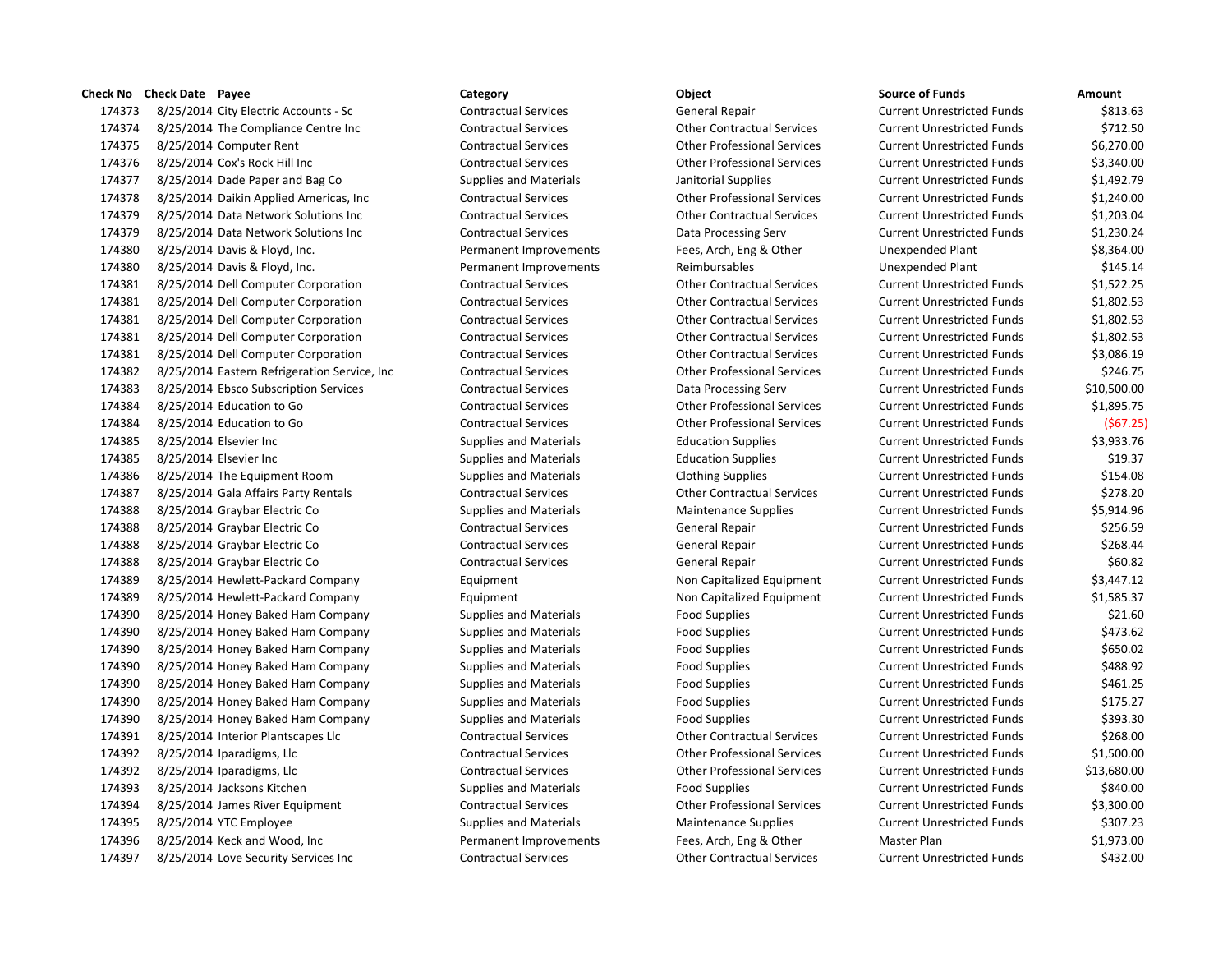8/25/2014 Love Security Services Inc Contractual Services Other Contractual Services Current Unrestricted Funds \$432.00 8/25/2014 Love Security Services Inc Contractual Services Other Contractual Services Current Unrestricted Funds \$345.60 8/25/2014 Love Security Services Inc Contractual Services Other Professional Services Current Unrestricted Funds \$550.80 8/25/2014 Love Security Services Inc Contractual Services Other Professional Services Current Unrestricted Funds \$550.80 8/25/2014 Love Security Services Inc Contractual Services Other Professional Services Current Unrestricted Funds \$550.80 8/25/2014 Larry Lovett Contractual Services Other Professional Services Current Unrestricted Funds \$135.00 8/25/2014 Lowes Home Centers Contractual Services General Repair Current Unrestricted Funds \$115.32 8/25/2014 Lynda.Com Contractual Services Other Contractual Services Current Unrestricted Funds \$1,200.00 174401 8/25/2014 Melanie Rowe Catering Supplies and Materials Food Supplies Food Supplies Current Unrestricted Funds \$3,202.10 174402 8/25/2014 Meltwater News US Inc Contractual Services Advertising Current Unrestricted Funds \$5,500.00 8/25/2014 Merus Refreshment Services Inc Supplies and Materials Food Supplies Current Unrestricted Funds \$72.97 8/25/2014 Mid-Carolina Ahec, Inc. Contractual Services Other Professional Services Current Unrestricted Funds \$112.00 8/25/2014 Mid-Carolina Ahec, Inc. Contractual Services Other Professional Services Current Unrestricted Funds \$4.00 8/25/2014 The Millennium Group Contractual Services General Repair Current Unrestricted Funds \$550.00 8/25/2014 Msc Industrial Supply Comp Supplies and Materials Education Supplies Current Unrestricted Funds \$206.50 8/25/2014 Msc Industrial Supply Comp Supplies and Materials Education Supplies Current Unrestricted Funds \$93.90 174407 8/25/2014 Panera Llc Supplies and Materials Food Supplies Food Supplies Current Unrestricted Funds \$56.84 174407 8/25/2014 Panera Llc Supplies and Materials Food Supplies Food Supplies Current Unrestricted Funds \$67.57 8/25/2014 Panera Llc Supplies and Materials Food Supplies Current Unrestricted Funds \$52.62 8/25/2014 Radon Medical Imaging Corp Contractual Services General Repair Current Unrestricted Funds \$4,500.00 8/25/2014 Record Storage Systems Contractual Services Data Processing Serv Current Unrestricted Funds \$136.60 8/25/2014 Respondus Inc Contractual Services Other Professional Services Current Unrestricted Funds \$2,095.00 8/25/2014 Respondus Inc Contractual Services Other Professional Services Current Unrestricted Funds \$3,145.00 8/25/2014 Riverview Medical Clinic Contractual Services Other Professional Services Current Unrestricted Funds \$63.00 8/25/2014 Riverview Medical Clinic Contractual Services Other Professional Services Current Unrestricted Funds \$63.00 8/25/2014 Riverview Medical Clinic Contractual Services Other Professional Services Current Unrestricted Funds \$126.00 8/25/2014 Riverview Medical Clinic Contractual Services Other Professional Services Current Unrestricted Funds \$110.00 8/25/2014 Rogers Grading Inc Permanent Improvements Other Permanent Imp County Projects \$2,000.00 8/25/2014 Rydin Sign & Decal Supplies and Materials Other Supplies Current Unrestricted Funds \$399.00 174413 8/25/2014 Rydin Sign & Decal Supplies and Materials Current Unrestricted Funds St6.93 8/25/2014 S C Chapter National Safety Council Supplies and Materials Education Supplies Current Unrestricted Funds \$595.00 174414 8/25/2014 S C Chapter National Safety Council Supplies and Materials Education Supplies Current Unrestricted Funds \$18.16 8/25/2014 S C Chapter National Safety Council Supplies and Materials Education Supplies Current Unrestricted Funds \$1,523.03 8/25/2014 Sign Techniques Contractual Services Other Professional Services Current Unrestricted Funds \$1,004.15 8/25/2014 Katherine R. Simpson Contractual Services Other Professional Services Current Unrestricted Funds \$2,550.00 174417 8/25/2014 Snipes Supplies and Materials Janitorial Supplies Supplies Current Unrestricted Funds \$404.25 174418 8/25/2014 Southern Tailors Contractual Services Advertising Current Unrestricted Funds \$69.27 174418 8/25/2014 Southern Tailors Contractual Services Advertising Current Unrestricted Funds \$1,744.00 174418 8/25/2014 Southern Tailors Contractual Services Advertising Current Unrestricted Funds \$538.00 174418 8/25/2014 Southern Tailors Contractual Services Advertising Current Unrestricted Funds \$282.14 174418 8/25/2014 Southern Tailors Contractual Services Advertising Advertising Current Unrestricted Funds \$65.00 174418 8/25/2014 Southern Tailors Contractual Services Advertising Advertising Current Unrestricted Funds \$90.00 8/25/2014 Sox and Freeman Inc Permanent Improvements Other Permanent Imp County Projects \$1,440.00 8/25/2014 Staffmark Contractual Services Other Contractual Services Current Unrestricted Funds \$1,157.67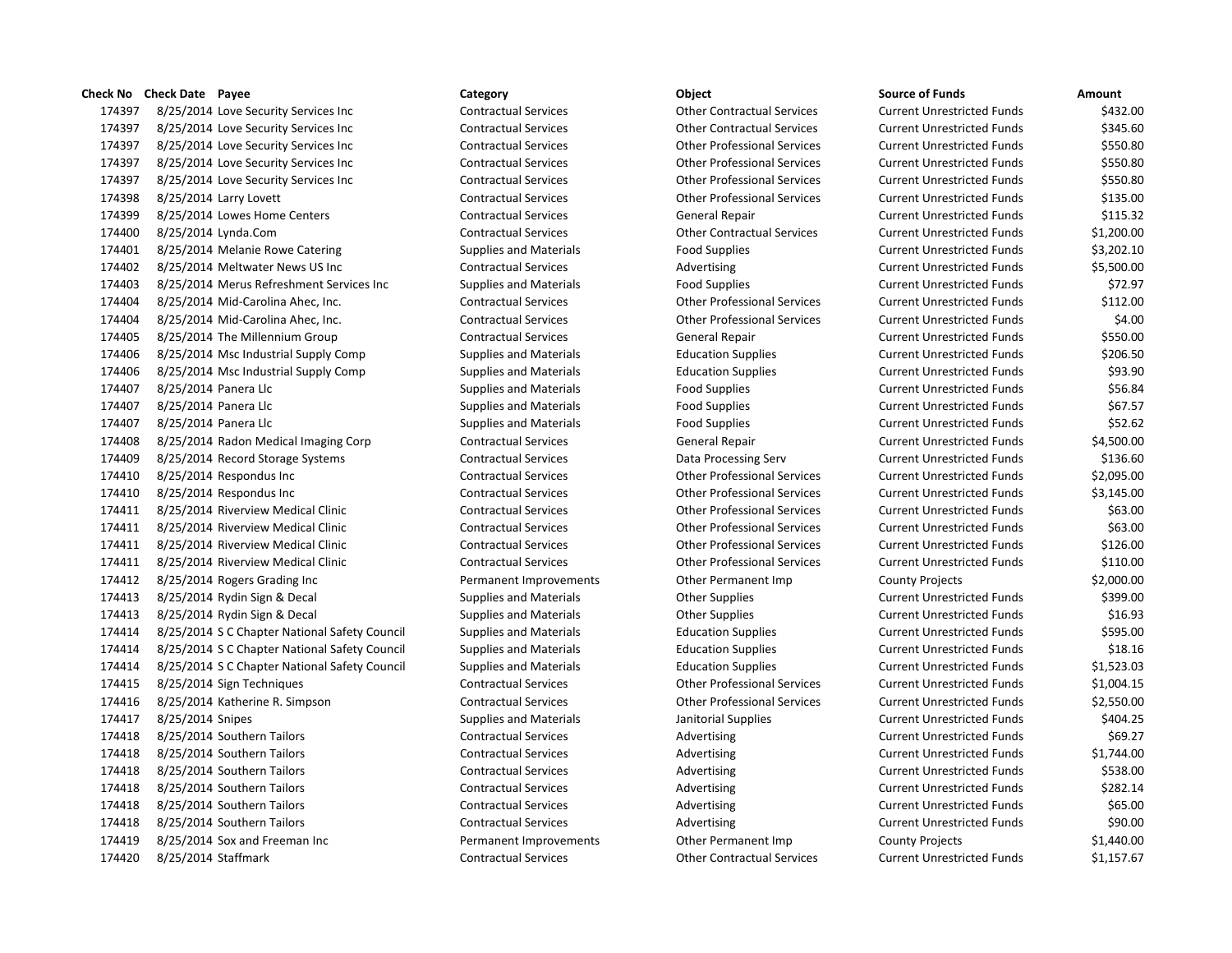| Check No | <b>Check Date</b> Payee |                                               | Category                          | Object                             | <b>Source of Funds</b>            | Amount  |
|----------|-------------------------|-----------------------------------------------|-----------------------------------|------------------------------------|-----------------------------------|---------|
| 174420   | 8/25/2014 Staffmark     |                                               | <b>Contractual Services</b>       | <b>Other Contractual Services</b>  | <b>Current Unrestricted Funds</b> | \$6     |
| 174420   | 8/25/2014 Staffmark     |                                               | <b>Contractual Services</b>       | <b>Other Contractual Services</b>  | <b>Current Unrestricted Funds</b> | \$97    |
| 174420   | 8/25/2014 Staffmark     |                                               | <b>Contractual Services</b>       | <b>Other Professional Services</b> | <b>Current Unrestricted Funds</b> | \$50    |
| 174420   | 8/25/2014 Staffmark     |                                               | <b>Contractual Services</b>       | <b>Other Professional Services</b> | <b>Current Unrestricted Funds</b> | \$50    |
| 174420   | 8/25/2014 Staffmark     |                                               | <b>Contractual Services</b>       | <b>Other Professional Services</b> | <b>Current Unrestricted Funds</b> | \$24    |
| 174420   | 8/25/2014 Staffmark     |                                               | <b>Contractual Services</b>       | <b>Other Professional Services</b> | <b>Current Unrestricted Funds</b> | \$6     |
| 174420   | 8/25/2014 Staffmark     |                                               | <b>Contractual Services</b>       | <b>Other Professional Services</b> | <b>Current Unrestricted Funds</b> | \$24    |
| 174421   |                         | 8/25/2014 Stericycle Inc                      | <b>Contractual Services</b>       | <b>Other Professional Services</b> | <b>Current Unrestricted Funds</b> | \$      |
| 174421   |                         | 8/25/2014 Stericycle Inc                      | <b>Contractual Services</b>       | <b>Other Professional Services</b> | <b>Current Unrestricted Funds</b> | \$      |
| 174421   |                         | 8/25/2014 Stericycle Inc                      | <b>Contractual Services</b>       | <b>Other Professional Services</b> | <b>Current Unrestricted Funds</b> | \$1     |
| 174422   |                         | 8/25/2014 Stripe Masters                      | <b>Contractual Services</b>       | <b>Other Professional Services</b> | <b>Current Unrestricted Funds</b> | \$35    |
| 174422   |                         | 8/25/2014 Stripe Masters                      | <b>Contractual Services</b>       | <b>Other Professional Services</b> | <b>Current Unrestricted Funds</b> | \$1,12  |
| 174423   |                         | 8/25/2014 Symplicity Corporation              | <b>Contractual Services</b>       | <b>Other Contractual Services</b>  | <b>Current Unrestricted Funds</b> | \$50    |
| 174424   |                         | 8/25/2014 Trimdata Corp                       | <b>Contractual Services</b>       | Data Processing Serv               | <b>Current Unrestricted Funds</b> | \$1,80  |
| 174424   |                         | 8/25/2014 Trimdata Corp                       | <b>Contractual Services</b>       | Data Processing Serv               | <b>Current Unrestricted Funds</b> | \$13,00 |
| 174425   |                         | 8/25/2014 U Save Auto Rental                  | Travel                            | Travel                             | <b>Current Unrestricted Funds</b> | \$6     |
| 174425   |                         | 8/25/2014 U Save Auto Rental                  | Travel                            | Travel                             | <b>Current Unrestricted Funds</b> | \$16    |
| 174425   |                         | 8/25/2014 U Save Auto Rental                  | Travel                            | Travel                             | <b>Current Unrestricted Funds</b> | \$14    |
| 174425   |                         | 8/25/2014 U Save Auto Rental                  | Travel                            | Travel                             | <b>Current Unrestricted Funds</b> | \$5     |
| 174426   |                         | 8/25/2014 Unifirst Corporation                | <b>Contractual Services</b>       | <b>Other Professional Services</b> | <b>Current Unrestricted Funds</b> | \$14    |
| 174427   |                         | 8/25/2014 Waste Management of the Carolinas   | <b>Contractual Services</b>       | <b>Utilities</b>                   | <b>Current Unrestricted Funds</b> | \$21    |
| 174428   |                         | 8/25/2014 Woolpert Inc.                       | Permanent Improvements            | Fees, Arch, Eng & Other            | <b>Unexpended Plant</b>           | \$69    |
| 174428   |                         | 8/25/2014 Woolpert Inc.                       | Permanent Improvements            | Reimbursables                      | Unexpended Plant                  | \$20    |
| 174429   |                         | 8/25/2014 Workplace Answers, LLC              | <b>Supplies and Materials</b>     | <b>Education Supplies</b>          | <b>Current Unrestricted Funds</b> | \$7,49  |
| 174430   |                         | 8/25/2014 York County                         | <b>Contractual Services</b>       | <b>Other Professional Services</b> | <b>Current Unrestricted Funds</b> | \$4     |
| 174431   |                         | 8/25/2014 American Assoc of Community College | <b>Fixed Charges</b>              | Dues & Membership Fees             | <b>Current Unrestricted Funds</b> | \$5,41  |
| 174431   |                         | 8/25/2014 American Assoc of Community College | <b>Fixed Charges</b>              | Dues & Membership Fees             | <b>Current Unrestricted Funds</b> | \$5     |
| 174432   |                         | 8/25/2014 Chester Rental Uniform              | <b>Supplies and Materials</b>     | <b>Clothing Supplies</b>           | <b>Current Unrestricted Funds</b> | \$2     |
| 174432   |                         | 8/25/2014 Chester Rental Uniform              | <b>Supplies and Materials</b>     | <b>Clothing Supplies</b>           | <b>Current Unrestricted Funds</b> | \$2     |
| 174432   |                         | 8/25/2014 Chester Rental Uniform              | <b>Supplies and Materials</b>     | <b>Clothing Supplies</b>           | <b>Current Unrestricted Funds</b> | \$2     |
| 174432   |                         | 8/25/2014 Chester Rental Uniform              | <b>Supplies and Materials</b>     | <b>Clothing Supplies</b>           | <b>Current Unrestricted Funds</b> | \$2     |
| 174432   |                         | 8/25/2014 Chester Rental Uniform              | <b>Current Liabilities</b>        | Uniform                            | <b>Current Unrestricted Funds</b> | \$2     |
| 174432   |                         | 8/25/2014 Chester Rental Uniform              | <b>Current Liabilities</b>        | Uniform                            | <b>Current Unrestricted Funds</b> | \$2     |
| 174432   |                         | 8/25/2014 Chester Rental Uniform              | <b>Current Liabilities</b>        | Uniform                            | <b>Current Unrestricted Funds</b> | \$2     |
| 174432   |                         | 8/25/2014 Chester Rental Uniform              | <b>Current Liabilities</b>        | Uniform                            | <b>Current Unrestricted Funds</b> | \$2     |
| 174434   |                         | 8/25/2014 Natl Assoc for the Edu of Young Chi | <b>Fixed Charges</b>              | Dues & Membership Fees             | <b>Current Unrestricted Funds</b> | \$7     |
| 174435   |                         | 8/25/2014 Natl Assoc for the Edu of Young Chi | <b>Fixed Charges</b>              | Dues & Membership Fees             | <b>Current Unrestricted Funds</b> | \$1,53  |
| 174436   |                         | 8/25/2014 S C Assoc Physical Plant Admin      | <b>Contractual Services</b>       | <b>Registration Fee</b>            | <b>Current Unrestricted Funds</b> | \$3     |
| 174436   |                         | 8/25/2014 S C Assoc Physical Plant Admin      | <b>Contractual Services</b>       | <b>Registration Fee</b>            | <b>Current Unrestricted Funds</b> | \$3     |
| 174437   |                         | 8/25/2014 S C Dept of Commerce                | <b>Current Restricted Revenue</b> | <b>Current Restricted Revenue</b>  | <b>Current Restricted Funds</b>   | \$57,60 |
| 174437   |                         | 8/25/2014 S C Dept of Commerce                | <b>Current Restricted Revenue</b> | <b>Current Restricted Revenue</b>  | <b>Current Restricted Funds</b>   | \$      |
| 174438   |                         | 8/25/2014 S C Patients Compensation Fund      | Op Revenue - Other Current Unres  | Malpractice Insurance              | <b>Current Unrestricted Funds</b> | \$2,17  |
| 174439   |                         | 8/25/2014 Nolen Photography Inc.              | <b>Current Assets</b>             | <b>Prepaid Expenses</b>            | <b>Current Unrestricted Funds</b> | \$1,00  |
| 174440   |                         | 8/25/2014 Chester High Athletic Booster Club  | Contractual Services              | Advertising                        | Current Unrestricted Funds        | \$1.25  |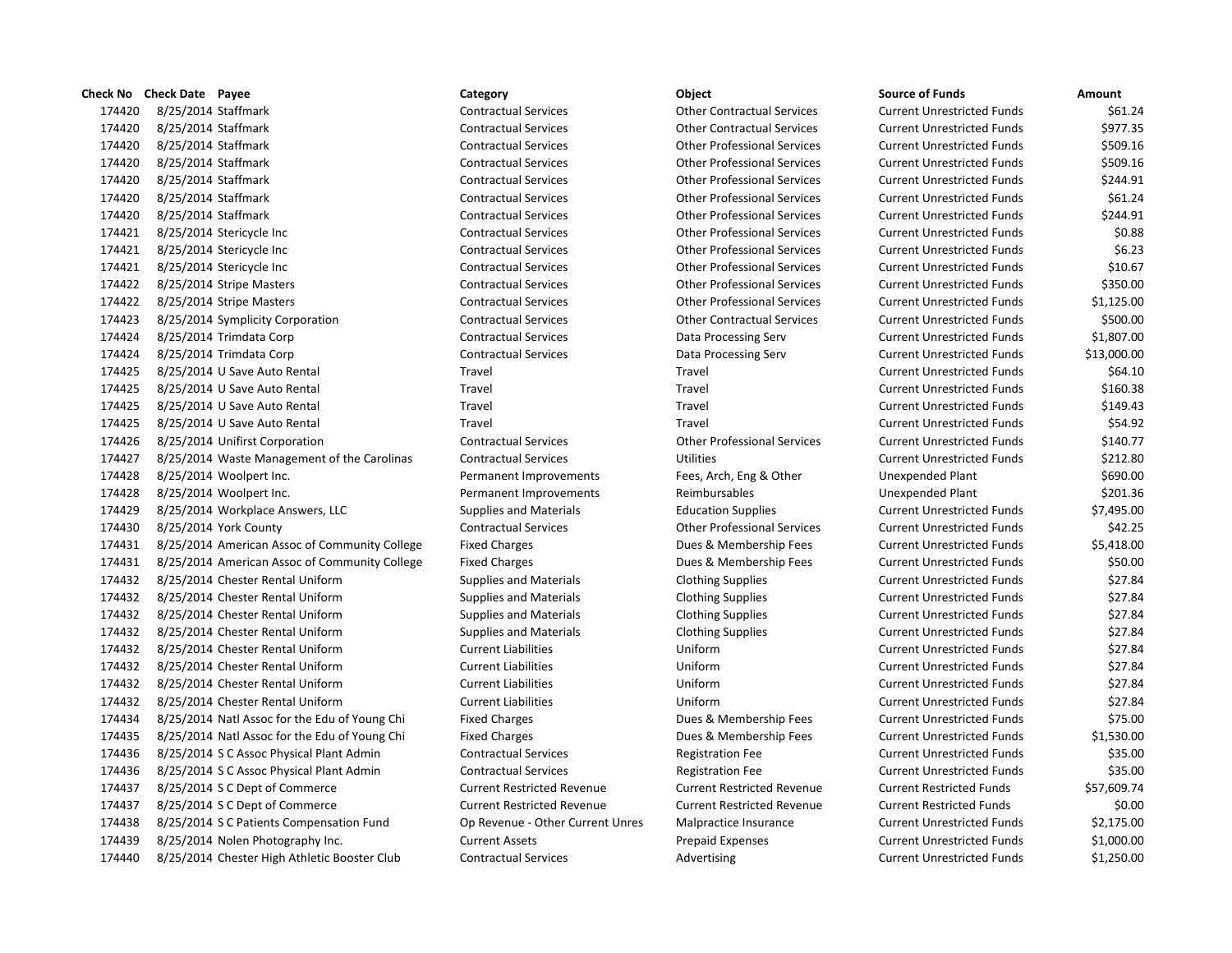| Check No | <b>Check Date</b> Payee                       | Category                         | Object                             | <b>Source of Funds</b>            | Amount       |
|----------|-----------------------------------------------|----------------------------------|------------------------------------|-----------------------------------|--------------|
| 174441   | 8/25/2014 Business Card                       | Travel                           | Travel                             | <b>Current Restricted Funds</b>   | \$376.71     |
| 174441   | 8/25/2014 Business Card                       | Travel                           | Out of State Lodging               | <b>Current Unrestricted Funds</b> | \$222.88     |
| 174441   | 8/25/2014 Business Card                       | Travel                           | Out of State Lodging               | <b>Current Unrestricted Funds</b> | \$222.88     |
| 174442   | 8/26/2014 Brustien & Manasevit, PLLC          | <b>Supplies and Materials</b>    | <b>Office Supplies</b>             | <b>Current Unrestricted Funds</b> | \$60.00      |
| 174443   | 8/26/2014 Business Card                       | Travel                           | Out of State Lodging               | <b>Current Unrestricted Funds</b> | \$722.25     |
| 174443   | 8/26/2014 Business Card                       | Travel                           | Out of State Lodging               | <b>Current Unrestricted Funds</b> | \$954.72     |
| 174443   | 8/26/2014 Business Card                       | Travel                           | Out of State Lodging               | <b>Current Unrestricted Funds</b> | \$433.44     |
| 174443   | 8/26/2014 Business Card                       | <b>Contractual Services</b>      | <b>Other Contractual Services</b>  | <b>Current Unrestricted Funds</b> | \$679.93     |
| 174443   | 8/26/2014 Business Card                       | Travel                           | Out of State Air Trans             | <b>Current Unrestricted Funds</b> | \$50.00      |
| 174443   | 8/26/2014 Business Card                       | <b>Supplies and Materials</b>    | <b>Other Supplies</b>              | <b>Current Unrestricted Funds</b> | \$170.51     |
| 174443   | 8/26/2014 Business Card                       | Travel                           | In State Lodging                   | <b>Current Unrestricted Funds</b> | \$81.00      |
| 174443   | 8/26/2014 Business Card                       | Travel                           | In State Misc Travel Exp           | <b>Current Unrestricted Funds</b> | \$10.00      |
| 174443   | 8/26/2014 Business Card                       | Travel                           | Out of State Misc Travel           | <b>Current Unrestricted Funds</b> | \$4.00       |
| 174443   | 8/26/2014 Business Card                       | Travel                           | Out of State Other Trans           | <b>Current Unrestricted Funds</b> | \$52.45      |
| 174443   | 8/26/2014 Business Card                       | Travel                           | Out of State Misc Travel           | <b>Current Unrestricted Funds</b> | \$25.00      |
| 174443   | 8/26/2014 Business Card                       | Travel                           | Out of State Misc Travel           | <b>Current Unrestricted Funds</b> | \$40.00      |
| 174443   | 8/26/2014 Business Card                       | Travel                           | Out of State Other Trans           | <b>Current Unrestricted Funds</b> | \$42.00      |
| 174443   | 8/26/2014 Business Card                       | Travel                           | Out of State Other Trans           | <b>Current Unrestricted Funds</b> | \$66.05      |
| 174445   | 8/26/2014 S C Nursery and Landscape Associati | <b>Contractual Services</b>      | <b>Registration Fee</b>            | <b>Current Unrestricted Funds</b> | \$45.00      |
| 174445   | 8/26/2014 S C Nursery and Landscape Associati | <b>Contractual Services</b>      | <b>Registration Fee</b>            | <b>Current Unrestricted Funds</b> | \$45.00      |
| 174446   | 8/26/2014 Surveillance, Resources, and Invest | <b>Contractual Services</b>      | <b>Other Professional Services</b> | <b>Current Unrestricted Funds</b> | \$1,362.50   |
| 174447   | 8/26/2014 Surveillance, Resources, and Invest | Op Revenue - Other Current Unres | SRI                                | <b>Current Unrestricted Funds</b> | \$54.50      |
| 174453   | 8/27/2014 Vsc Fire & Security                 | Permanent Improvements           | Other Permanent Imp                | <b>Unexpended Plant</b>           | \$315,555.00 |
| 174453   | 8/27/2014 Vsc Fire & Security                 | Permanent Improvements           | Other Permanent Imp                | Unexpended Plant                  | \$21,712.50  |
| 174454   | 8/27/2014 Fort Mill Hs Athletic Booster Club  | <b>Contractual Services</b>      | Advertising                        | <b>Current Unrestricted Funds</b> | \$375.00     |
| 174456   | 8/27/2014 Petty Cash                          | <b>Current Assets</b>            | Petty Cash                         | <b>Current Unrestricted Funds</b> | \$10.00      |
| 174458   | 8/27/2014 Petty Cash                          | <b>Supplies and Materials</b>    | <b>Other Supplies</b>              | <b>Current Unrestricted Funds</b> | \$6.10       |
| 174458   | 8/27/2014 Petty Cash                          | <b>Supplies and Materials</b>    | <b>Other Supplies</b>              | <b>Current Unrestricted Funds</b> | \$52.41      |
| 174458   | 8/27/2014 Petty Cash                          | <b>Supplies and Materials</b>    | <b>Education Supplies</b>          | <b>Current Unrestricted Funds</b> | \$29.99      |
| 174458   | 8/27/2014 Petty Cash                          | <b>Supplies and Materials</b>    | <b>Office Supplies</b>             | <b>Current Unrestricted Funds</b> | \$53.54      |
| 174458   | 8/27/2014 Petty Cash                          | <b>Supplies and Materials</b>    | <b>Education Supplies</b>          | <b>Current Unrestricted Funds</b> | \$7.49       |
| 174458   | 8/27/2014 Petty Cash                          | <b>Supplies and Materials</b>    | <b>Education Supplies</b>          | <b>Current Unrestricted Funds</b> | \$25.00      |
| 174458   | 8/27/2014 Petty Cash                          | <b>Supplies and Materials</b>    | <b>Education Supplies</b>          | <b>Current Unrestricted Funds</b> | \$21.40      |
| 174458   | 8/27/2014 Petty Cash                          | <b>Supplies and Materials</b>    | <b>Education Supplies</b>          | <b>Current Unrestricted Funds</b> | \$47.19      |
| 174460   | 8/28/2014 Debra Hardin                        | <b>Contractual Services</b>      | <b>Other Professional Services</b> | <b>Current Unrestricted Funds</b> | \$40.00      |
| 174460   | 8/28/2014 Debra Hardin                        | <b>Contractual Services</b>      | <b>Other Professional Services</b> | <b>Current Unrestricted Funds</b> | \$40.00      |
| 174474   | 8/28/2014 Natl Fire Protection Company        | <b>Fixed Charges</b>             | Dues & Membership Fees             | <b>Current Unrestricted Funds</b> | \$165.00     |
| 174488   | 8/28/2014 Herald Publishing                   | <b>Contractual Services</b>      | Advertising                        | <b>Current Unrestricted Funds</b> | \$3,032.00   |
| 174489   | 8/28/2014 Herald Publishing                   | <b>Contractual Services</b>      | Advertising                        | <b>Current Unrestricted Funds</b> | \$9.36       |
| 174489   | 8/28/2014 Herald Publishing                   | <b>Contractual Services</b>      | Advertising                        | <b>Current Unrestricted Funds</b> | \$9.36       |
| 174489   | 8/28/2014 Herald Publishing                   | <b>Contractual Services</b>      | Advertising                        | <b>Current Unrestricted Funds</b> | \$9.36       |
| 174489   | 8/28/2014 Herald Publishing                   | <b>Contractual Services</b>      | Advertising                        | <b>Current Unrestricted Funds</b> | \$9.36       |
| 174489   | 8/28/2014 Herald Publishing                   | <b>Contractual Services</b>      | Advertising                        | <b>Current Unrestricted Funds</b> | \$9.36       |
| 174489   | 8/28/2014 Herald Publishing                   | <b>Contractual Services</b>      | Advertising                        | <b>Current Unrestricted Funds</b> | \$9.36       |

# 174441 8/25/2014 Business Card Travel Travel Current Restricted Funds \$376.71 1741 1744 117444 Travel Current Unrestricted Funds in the S222.88 Travel **17444 1744 Current Unrestricted Funds Current Unrestricted Funds** 5222.88 174442 8/26/2014 Brustien & Manasevit, PLLC Supplies and Materials Office Supplies Current Unrestricted Funds \$60.00 Travel **1744443 8/26/2014** Business Current Unrestricted Funds **Current Unrestricted Funds** \$722.25 174443 8/26/2014 Business Card Travel Out of State Lodging Current Unrestricted Funds \$954.72 Travel **1744 800 800 800 12644 Business Current Unrestricted Funds** 5433.44 174443 8/26/2014 Business Card Contractual Services Other Contractual Services Current Unrestricted Funds \$679.93 Travel **1744443 8.000 Business Coupons Current Unrestricted Funds** 550.00 174443 8/26/2014 Business Card Supplies and Materials Other Supplies Current Unrestricted Funds \$170.51 1753 1744 In State Lodging Current Unrestricted Funds \$81.00 174443 8/26/2014 Business Card Travel In State Misc Travel Exp Current Unrestricted Funds \$10.00 174443 8/26/2014 Business Card Travel Out of State Misc Travel Current Unrestricted Funds \$4.00 Travel **1744 Business Card Travel Business Current Unrestricted Funds** 552.45 Travel **1744443 812444 Business Coupons Current Current Unrestricted Funds** 525.00 Travel **17444 1744 Business Coupons Current Universe Current Unrestricted Funds 540.00 \$40.00** 174443 8/26/2014 Business Card Travel Out of State Other Trans Current Unrestricted Funds \$42.00 174443 8/26/2014 Business Card Travel Out of State Other Trans Current Unrestricted Funds \$66.05 145.00 5.001 Sociati Contractual Services Registration Fee Current Unrestricted Funds \$45.00 174445 8/26/2014 S C Nursery and Landscape Associati Contractual Services Registration Fee Current Unrestricted Funds \$45.00 nvest Contractual Services Contractual Services Other Professional Services Current Unrestricted Funds \$1,362.50 nvest Op Revenue - Other Current Unres SRI Current Unres Current Unrestricted Funds \$54.50 Permanent Improvements **1744** Other Permanent Imp Unexpended Plant 5315,555.00 Permanent Improvements **1744** Other Permanent Imp Unexpended Plant \$21,712.50 174454 8/27/2014 Fort Mill Hs Athletic Booster Club Contractual Services Advertising Current Unrestricted Funds \$375.00 174456 8/27/2014 Petty Cash Current Assets Petty Cash Current Unrestricted Funds \$10.00 1764 Supplies and Materials **80.10** Community Community Current Unrestricted Funds  $\sim$  \$6.10 174458 8/27/2014 Petty Cash Supplies and Materials Other Supplies Current Unrestricted Funds \$52.41 174458 8/27/2014 Petty Cash Supplies and Materials Education Supplies Current Unrestricted Funds \$29.99 174458 8/27/2014 Petty Cash Supplies and Materials Office Supplies Current Unrestricted Funds \$53.54 174458 8/27/2014 Petty Cash Supplies and Materials Education Supplies Current Unrestricted Funds \$7.49 174458 8/27/2014 Petty Cash Supplies and Materials Education Supplies Current Unrestricted Funds \$25.00 174458 8/27/2014 Petty Cash Supplies and Materials Education Supplies Current Unrestricted Funds \$21.40 174458 8/27/2014 Petty Cash Supplies and Materials Education Supplies Current Unrestricted Funds \$47.19 174460 8/28/2014 Debra Hardin Contractual Services Other Professional Services Current Unrestricted Funds \$40.00 174460 8/28/2014 Debra Hardin Contractual Services Other Professional Services Current Unrestricted Funds \$40.00 Fixed Charges **1744 Example Fixed Charges** Current Unrestricted Funds \$165.00 174488 8/28/2014 Herald Publishing Contractual Services Advertising Current Unrestricted Funds \$3,032.00 174489 8/28/2014 Herald Publishing Contractual Services Advertising Current Unrestricted Funds \$9.36 174489 8/28/2014 Herald Publishing Contractual Services Advertising Current Unrestricted Funds \$9.36 174489 8/28/2014 Herald Publishing Contractual Services Advertising Current Unrestricted Funds \$9.36 179.36 Contractual Services The Superior Contractual Services Advertising Current Unrestricted Funds \$9.36 174489 8/28/2014 Herald Publishing Contractual Services Advertising Current Unrestricted Funds \$9.36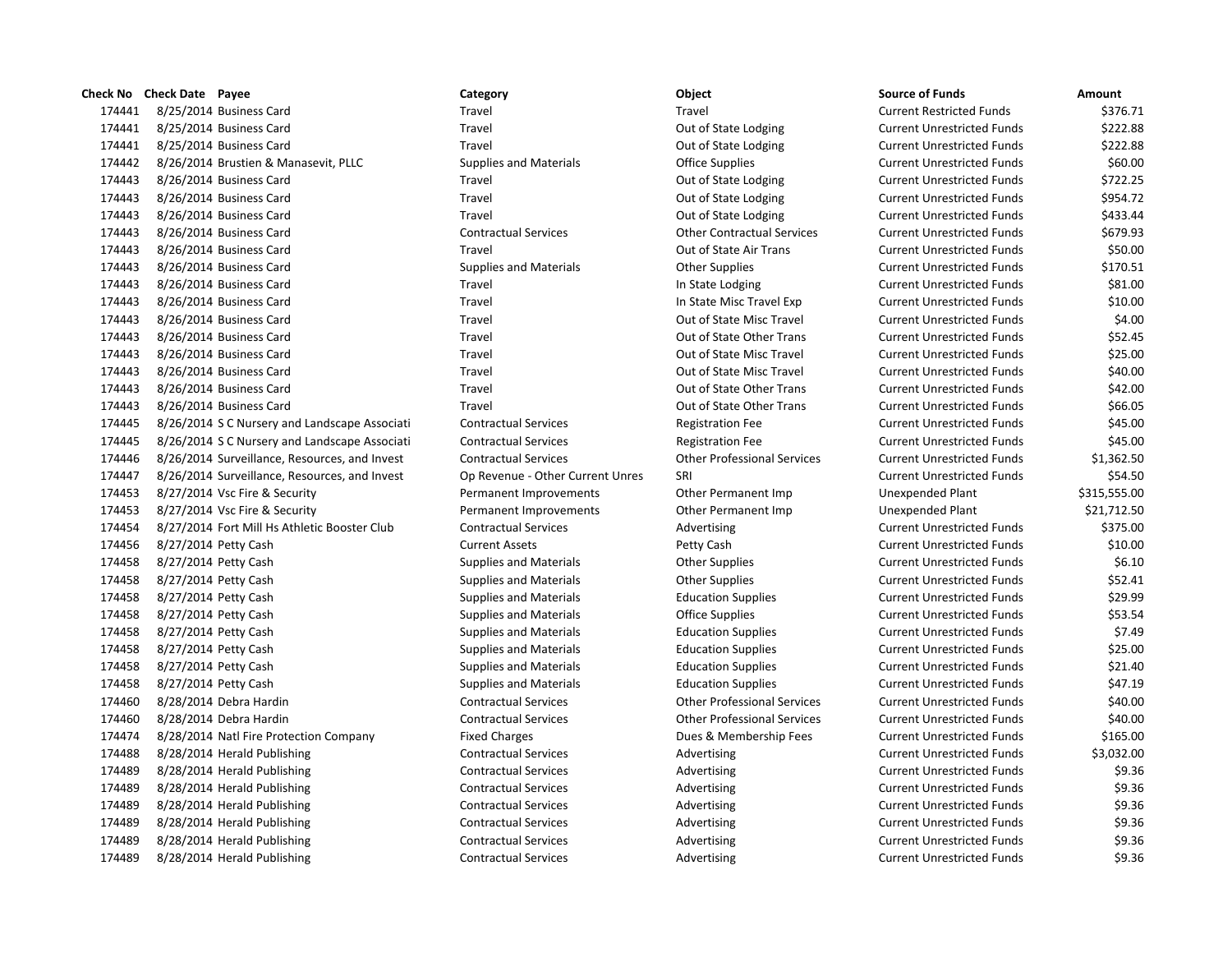|                 | Check No Check Date Payee |                          | Category                    | Object                               | <b>Source of Funds</b>            | Amount |
|-----------------|---------------------------|--------------------------|-----------------------------|--------------------------------------|-----------------------------------|--------|
| 174490          |                           | 8/29/2014 Softdocs Inc   | <b>Contractual Services</b> | <b>Other Professional Services</b>   | <b>Current Unrestricted Funds</b> | \$60   |
| 174491          |                           | 8/29/2014 Ellucian Inc   | <b>Contractual Services</b> | <b>Other Professional Services</b>   | <b>Current Unrestricted Funds</b> | \$94   |
| 174491          |                           | 8/29/2014 Ellucian Inc   | <b>Contractual Services</b> | <b>Other Professional Services</b>   | <b>Current Unrestricted Funds</b> | \$5,67 |
| E0005931        |                           | 8/1/2014 YTC Employee    | Travel                      | In State Priv Auto                   | <b>Current Unrestricted Funds</b> | \$4    |
| E0005932        |                           | 8/1/2014 YTC Employee    | Travel                      | In State Meals                       | <b>Current Unrestricted Funds</b> | \$3    |
| E0005932        |                           | 8/1/2014 YTC Employee    | Travel                      | In State Priv Auto                   | <b>Current Unrestricted Funds</b> | \$14   |
| E0005932        |                           | 8/1/2014 YTC Employee    | Travel                      | In State Lodging                     | <b>Current Unrestricted Funds</b> | \$28   |
| E0005933        |                           | 8/1/2014 YTC Employee    | Travel                      | Out of State Priv Auto               | <b>Current Unrestricted Funds</b> | \$1    |
| E0005934        |                           | 8/5/2014 YTC Employee    | Travel                      | In State Priv Auto                   | <b>Current Unrestricted Funds</b> | \$12   |
| E0005935        |                           | 8/8/2014 YTC Employee    | Travel                      | In State Meals                       | <b>Current Unrestricted Funds</b> | \$8    |
| E0005935        |                           | 8/8/2014 YTC Employee    | Travel                      | In State Priv Auto                   | <b>Current Unrestricted Funds</b> | Ś      |
| E0005936        |                           | 8/8/2014 YTC Employee    | Travel                      | In State Priv Auto                   | <b>Current Unrestricted Funds</b> | \$9    |
| E0005937        |                           | 8/15/2014 YTC Employee   | Travel                      | Out of State Misc Travel             | <b>Current Unrestricted Funds</b> | \$11   |
| E0005937        |                           | 8/15/2014 YTC Employee   | Travel                      | Out of State Registration Fees       | <b>Current Unrestricted Funds</b> | \$1,22 |
| E0005937        |                           | 8/15/2014 YTC Employee   | Travel                      | Out of State Meals                   | <b>Current Unrestricted Funds</b> | \$12   |
| E0005937        |                           | 8/15/2014 YTC Employee   | Travel                      | Out of State Lodging                 | <b>Current Unrestricted Funds</b> | \$1,32 |
| E0005937        |                           | 8/15/2014 YTC Employee   | Travel                      | Out of State Priv Auto               | <b>Current Unrestricted Funds</b> | \$45   |
| E0005938        |                           | 8/15/2014 YTC Employee   | Travel                      | In State Priv Auto                   | <b>Current Unrestricted Funds</b> | \$2    |
| E0005939        |                           | 8/15/2014 YTC Employee   | Travel                      | Out of State Meals                   | <b>Current Unrestricted Funds</b> | \$8    |
| E0005939        |                           | 8/15/2014 YTC Employee   | Travel                      | Out of State Priv Auto               | <b>Current Unrestricted Funds</b> | \$3    |
| E0005940        |                           | 8/15/2014 YTC Employee   | Travel                      | In State Priv Auto                   | <b>Current Unrestricted Funds</b> | \$1    |
| E0005941        |                           | 8/15/2014 YTC Employee   | Travel                      | In State Priv Auto                   | <b>Current Unrestricted Funds</b> | \$1    |
| E0005942        |                           | 8/15/2014 YTC Employee   | Travel                      | Out of State Misc Travel             | <b>Current Restricted Funds</b>   | \$14   |
| E0005942        |                           | 8/15/2014 YTC Employee   | Travel                      | Out of State Lodging                 | <b>Current Restricted Funds</b>   | \$40   |
| E0005942        |                           | 8/15/2014 YTC Employee   | Travel                      | Out of State Meals                   | <b>Current Restricted Funds</b>   | \$10   |
| E0005943        |                           | 8/15/2014 YTC Employee   | Travel                      | Out of State Priv Auto               | <b>Current Unrestricted Funds</b> | \$2    |
| E0005943        |                           | 8/15/2014 YTC Employee   | Travel                      | Out of State Meals                   | <b>Current Unrestricted Funds</b> | \$4    |
| E0005943        |                           | 8/15/2014 YTC Employee   | Travel                      | Out of State Misc Travel             | <b>Current Unrestricted Funds</b> | \$7    |
| E0005944        |                           | 8/15/2014 YTC Employee   | Travel                      | In State Priv Auto                   | <b>Current Unrestricted Funds</b> | \$8    |
| E0005944        |                           | 8/15/2014 YTC Employee   | Travel                      | In State Misc Travel Exp             | <b>Current Unrestricted Funds</b> | \$     |
| E0005944        |                           | 8/15/2014 YTC Employee   | Travel                      | Non Deductible Meals                 | <b>Current Unrestricted Funds</b> | \$     |
| E0005945        |                           | 8/15/2014 YTC Employee   | Travel                      | In State Priv Auto                   | <b>Current Unrestricted Funds</b> | \$1    |
| E0005946        |                           | 8/15/2014 YTC Employee   | Travel                      | Out of State Other Trans             | <b>Current Unrestricted Funds</b> | \$8    |
| E0005946        |                           | 8/15/2014 YTC Employee   | Travel                      | Out of State Meals                   | <b>Current Unrestricted Funds</b> | \$8    |
| E0005946        |                           | 8/15/2014 YTC Employee   | Travel                      | Out of State Air Trans               | <b>Current Unrestricted Funds</b> | \$5    |
| E0005946        |                           | 8/15/2014 YTC Employee   | Travel                      | Out of State Priv Auto               | <b>Current Unrestricted Funds</b> | \$2    |
| E0005947        |                           | 8/15/2014 YTC Employee   | <b>Contractual Services</b> | <b>Education &amp; Training Serv</b> | <b>Current Unrestricted Funds</b> | \$2,00 |
| E0005948        |                           | 8/15/2014 YTC Employee   | Travel                      | In State Priv Auto                   | <b>Current Unrestricted Funds</b> | \$31   |
| E0005949        |                           | 8/15/2014 YTC Employee   | Travel                      | In State Priv Auto                   | <b>Current Unrestricted Funds</b> | \$7    |
| E0005949        |                           | 8/15/2014 YTC Employee   | Travel                      | Non Deductible Meals                 | <b>Current Unrestricted Funds</b> | Ś      |
| E0005950        |                           | 8/15/2014 YTC Employee   | Travel                      | In State Priv Auto                   | <b>Current Unrestricted Funds</b> | \$5    |
| E0005951        |                           | 8/15/2014 YTC Employee   | Travel                      | In State Priv Auto                   | <b>Current Unrestricted Funds</b> | \$9    |
| E0005952        |                           | 8/15/2014 YTC Employee   | Travel                      | Out of State Priv Auto               | <b>Current Unrestricted Funds</b> | \$24   |
| <b>EUUUE053</b> |                           | $8/15/2014$ VTC Employee | Travel                      | Out of State Priv Auto               | Currant Unractrictad Funds        | ぐっ     |

# 174490 Contractual Services Contractual Services Current Units Services Current Units Services Current Units S 174491 Contractual Services Contractual Services Current Units Applicance Current Units Services Current Units Services 174491 Contractual Services Contractual Services Current Units Services Current Units Services Current Units S Travel **Travel State Misc Travel Accord Travel Current United Travel Current United Travel Current United Travel** Travel **Travel EXECURE TRAVEL SERVIFE TRAVEL STATE OUT OF State Registration Fees** Travel **EXECURRENT COUPER TRAVEL SIZE SIZE OUT OF State Misc Travel** Travel **EXP 8.44 SIMUS** In State Misc Travel Exp Expedition of State Other Trans Travel Travel **EXECUTE:** Cut of State Priv Auto Contractual Services **Education & Training Services** Education & Training Serv

| Check No | <b>Check Date Payee</b> | Category                    | Object                               | Source of Funds                   | Amount     |
|----------|-------------------------|-----------------------------|--------------------------------------|-----------------------------------|------------|
| 174490   | 8/29/2014 Softdocs Inc  | <b>Contractual Services</b> | <b>Other Professional Services</b>   | <b>Current Unrestricted Funds</b> | \$600.00   |
| 174491   | 8/29/2014 Ellucian Inc  | <b>Contractual Services</b> | <b>Other Professional Services</b>   | <b>Current Unrestricted Funds</b> | \$945.00   |
| 174491   | 8/29/2014 Ellucian Inc  | <b>Contractual Services</b> | <b>Other Professional Services</b>   | <b>Current Unrestricted Funds</b> | \$5,670.00 |
| E0005931 | 8/1/2014 YTC Employee   | Travel                      | In State Priv Auto                   | <b>Current Unrestricted Funds</b> | \$45.10    |
| E0005932 | 8/1/2014 YTC Employee   | Travel                      | In State Meals                       | <b>Current Unrestricted Funds</b> | \$38.00    |
| E0005932 | 8/1/2014 YTC Employee   | Travel                      | In State Priv Auto                   | <b>Current Unrestricted Funds</b> | \$148.56   |
| E0005932 | 8/1/2014 YTC Employee   | Travel                      | In State Lodging                     | <b>Current Unrestricted Funds</b> | \$285.90   |
| E0005933 | 8/1/2014 YTC Employee   | Travel                      | Out of State Priv Auto               | <b>Current Unrestricted Funds</b> | \$17.30    |
| E0005934 | 8/5/2014 YTC Employee   | Travel                      | In State Priv Auto                   | <b>Current Unrestricted Funds</b> | \$129.48   |
| E0005935 | 8/8/2014 YTC Employee   | Travel                      | In State Meals                       | <b>Current Unrestricted Funds</b> | \$89.00    |
| E0005935 | 8/8/2014 YTC Employee   | Travel                      | In State Priv Auto                   | <b>Current Unrestricted Funds</b> | \$8.61     |
| E0005936 | 8/8/2014 YTC Employee   | Travel                      | In State Priv Auto                   | <b>Current Unrestricted Funds</b> | \$97.91    |
| E0005937 | 8/15/2014 YTC Employee  | Travel                      | Out of State Misc Travel             | <b>Current Unrestricted Funds</b> | \$118.02   |
| E0005937 | 8/15/2014 YTC Employee  | Travel                      | Out of State Registration Fees       | <b>Current Unrestricted Funds</b> | \$1,220.00 |
| E0005937 | 8/15/2014 YTC Employee  | Travel                      | Out of State Meals                   | <b>Current Unrestricted Funds</b> | \$128.00   |
| E0005937 | 8/15/2014 YTC Employee  | Travel                      | Out of State Lodging                 | <b>Current Unrestricted Funds</b> | \$1,321.92 |
| E0005937 | 8/15/2014 YTC Employee  | Travel                      | Out of State Priv Auto               | <b>Current Unrestricted Funds</b> | \$454.08   |
| E0005938 | 8/15/2014 YTC Employee  | Travel                      | In State Priv Auto                   | <b>Current Unrestricted Funds</b> | \$23.52    |
| E0005939 | 8/15/2014 YTC Employee  | Travel                      | Out of State Meals                   | <b>Current Unrestricted Funds</b> | \$89.00    |
| E0005939 | 8/15/2014 YTC Employee  | Travel                      | Out of State Priv Auto               | <b>Current Unrestricted Funds</b> | \$32.53    |
| E0005940 | 8/15/2014 YTC Employee  | Travel                      | In State Priv Auto                   | <b>Current Unrestricted Funds</b> | \$18.26    |
| E0005941 | 8/15/2014 YTC Employee  | Travel                      | In State Priv Auto                   | <b>Current Unrestricted Funds</b> | \$10.41    |
| E0005942 | 8/15/2014 YTC Employee  | Travel                      | Out of State Misc Travel             | <b>Current Restricted Funds</b>   | \$149.10   |
| E0005942 | 8/15/2014 YTC Employee  | Travel                      | Out of State Lodging                 | <b>Current Restricted Funds</b>   | \$400.20   |
| E0005942 | 8/15/2014 YTC Employee  | Travel                      | Out of State Meals                   | <b>Current Restricted Funds</b>   | \$105.00   |
| E0005943 | 8/15/2014 YTC Employee  | Travel                      | Out of State Priv Auto               | <b>Current Unrestricted Funds</b> | \$28.00    |
| E0005943 | 8/15/2014 YTC Employee  | Travel                      | Out of State Meals                   | <b>Current Unrestricted Funds</b> | \$48.00    |
| E0005943 | 8/15/2014 YTC Employee  | Travel                      | Out of State Misc Travel             | <b>Current Unrestricted Funds</b> | \$70.00    |
| E0005944 | 8/15/2014 YTC Employee  | Travel                      | In State Priv Auto                   | <b>Current Unrestricted Funds</b> | \$87.64    |
| E0005944 | 8/15/2014 YTC Employee  | Travel                      | In State Misc Travel Exp             | <b>Current Unrestricted Funds</b> | \$4.82     |
| E0005944 | 8/15/2014 YTC Employee  | Travel                      | Non Deductible Meals                 | <b>Current Unrestricted Funds</b> | \$7.00     |
| E0005945 | 8/15/2014 YTC Employee  | Travel                      | In State Priv Auto                   | <b>Current Unrestricted Funds</b> | \$19.50    |
| E0005946 | 8/15/2014 YTC Employee  | Travel                      | Out of State Other Trans             | <b>Current Unrestricted Funds</b> | \$80.55    |
| E0005946 | 8/15/2014 YTC Employee  | Travel                      | Out of State Meals                   | <b>Current Unrestricted Funds</b> | \$80.00    |
| E0005946 | 8/15/2014 YTC Employee  | Travel                      | Out of State Air Trans               | <b>Current Unrestricted Funds</b> | \$50.00    |
| E0005946 | 8/15/2014 YTC Employee  | Travel                      | Out of State Priv Auto               | <b>Current Unrestricted Funds</b> | \$20.12    |
| E0005947 | 8/15/2014 YTC Employee  | <b>Contractual Services</b> | <b>Education &amp; Training Serv</b> | <b>Current Unrestricted Funds</b> | \$2,000.00 |
| E0005948 | 8/15/2014 YTC Employee  | Travel                      | In State Priv Auto                   | <b>Current Unrestricted Funds</b> | \$310.39   |
| E0005949 | 8/15/2014 YTC Employee  | Travel                      | In State Priv Auto                   | <b>Current Unrestricted Funds</b> | \$79.52    |
| E0005949 | 8/15/2014 YTC Employee  | Travel                      | Non Deductible Meals                 | <b>Current Unrestricted Funds</b> | \$7.00     |
| E0005950 | 8/15/2014 YTC Employee  | Travel                      | In State Priv Auto                   | <b>Current Unrestricted Funds</b> | \$54.48    |
| E0005951 | 8/15/2014 YTC Employee  | Travel                      | In State Priv Auto                   | <b>Current Unrestricted Funds</b> | \$93.90    |
| E0005952 | 8/15/2014 YTC Employee  | Travel                      | Out of State Priv Auto               | <b>Current Unrestricted Funds</b> | \$240.24   |
| E0005953 | 8/15/2014 YTC Employee  | Travel                      | Out of State Priv Auto               | <b>Current Unrestricted Funds</b> | \$32.15    |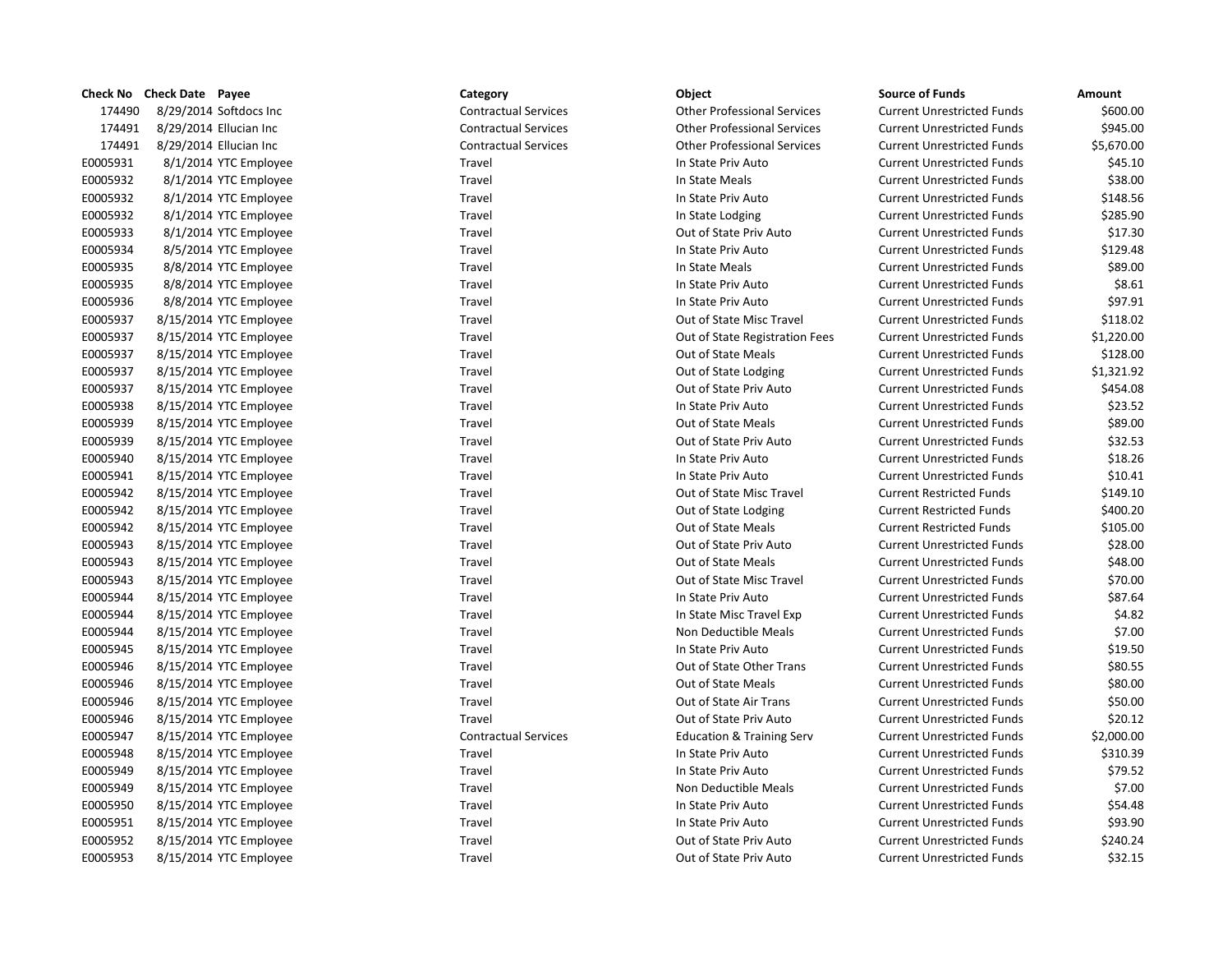| Check No        | Check Date | Payee                      |
|-----------------|------------|----------------------------|
| E0005953        |            | 8/15/2014 YTC Employee     |
| E0005953        |            | 8/15/2014 YTC Employee     |
| E0005953        |            | 8/15/2014 YTC Employee     |
| E0005953        |            | 8/15/2014 YTC Employee     |
| E0005953        |            | 8/15/2014 YTC Employee     |
| E0005954        |            | 8/19/2014 YTC Employee     |
| E0005955        |            | 8/19/2014 YTC Employee     |
| E0005956        |            | 8/19/2014 YTC Employee     |
| E0005956        |            | 8/19/2014 YTC Employee     |
| E0005957        |            | 8/19/2014 YTC Employee     |
| E0005958        |            | 8/19/2014 YTC Employee     |
| E0005959        |            | 8/19/2014 YTC Employee     |
| E0005960        |            | 8/19/2014 YTC Employee     |
| E0005961        |            | 8/20/2014 Charles Robinson |
| E0005962        |            | 8/21/2014 YTC Employee     |
| E0005962        |            | 8/21/2014 YTC Employee     |
| E0005962        |            | 8/21/2014 YTC Employee     |
| E0005963        |            | 8/22/2014 YTC Employee     |
| E0005964        |            | 8/22/2014 YTC Employee     |
| E0005965        |            | 8/22/2014 YTC Employee     |
| E0005965        |            | 8/22/2014 YTC Employee     |
| E0005965        |            | 8/22/2014 YTC Employee     |
| E0005965        |            | 8/22/2014 YTC Employee     |
| E0005966        |            | 8/22/2014 YTC Employee     |
| E0005966        |            | 8/22/2014 YTC Employee     |
| E0005967        |            | 8/22/2014 YTC Employee     |
| E0005968        |            | 8/22/2014 YTC Employee     |
| E0005968        |            | 8/22/2014 YTC Employee     |
| E0005968        |            | 8/22/2014 YTC Employee     |
| E0005968        |            | 8/22/2014 YTC Employee     |
| E0005968        |            | 8/22/2014 YTC Employee     |
| E0005968        |            | 8/22/2014 YTC Employee     |
| E0005969        |            | 8/22/2014 YTC Employee     |
| E0005970        |            | 8/22/2014 YTC Employee     |
| E0005971        |            | 8/22/2014 YTC Employee     |
| E0005971        |            | 8/22/2014 YTC Employee     |
| E0005972        |            | 8/22/2014 YTC Employee     |
| E0005973        |            | 8/27/2014 YTC Employee     |
| E0005973        |            | 8/27/2014 YTC Employee     |
| E0005974        |            | 8/28/2014 YTC Employee     |
| E0005974        |            | 8/28/2014 YTC Employee     |
| E0005975        |            | 8/28/2014 YTC Employee     |
| E0005976        |            | 8/28/2014 YTC Employee     |
| <b>FNN05976</b> |            | 8/28/2014 YTC Emnlovee     |

| ategory             |
|---------------------|
| avel <sup>.</sup>   |
| avel <sup>.</sup>   |
| avel                |
| avel <sup>.</sup>   |
| avel <sup>.</sup>   |
| avel                |
| avel <sup>.</sup>   |
| avel                |
| avel                |
| avel <sup>.</sup>   |
| avel <sup>.</sup>   |
| avel:               |
| avel <sup>.</sup>   |
| avel:               |
| upplies and Materi  |
| upplies and Materi  |
| upplies and Materi  |
| avel <sup>.</sup>   |
| ontractual Services |
| avel <sup>.</sup>   |
| avel <sup>.</sup>   |
| avel:               |
| avel                |
| avel <sup>.</sup>   |
| avel:               |
| avel                |
| avel <sup>.</sup>   |
| avel:               |
| avel                |
| avel <sup>.</sup>   |
| avel                |
| avel <sup>.</sup>   |
| avel <sup>.</sup>   |
| avel <sup>.</sup>   |
| avel:               |
| avel                |
| avel <sup>.</sup>   |
| avel:               |
| avel:               |
| avel                |
| avel <sup>.</sup>   |
| avel                |
| avel                |
| $\cdots$            |

# Exterior End of State Other Trans Contractual Services **Education & Training Services** Education & Training Serv Example 1 2005 8 2006 8 2014 0 2014 0 2014 Out of State Other Trans Example 1 Travel 8 and 2014 Out of State Other Trans Travel **EXEC/2015** 80005 8000 8000 8 Out of State Misc Travel Travel **Travel EXECURE TRAVEL SIGNAL YOUT OUT OF State Registration Fees** Travel **EXEC/2014** Out of State Priv Auto

| Check No | <b>Check Date Payee</b> |                            | Category                      | Object                               | <b>Source of Funds</b>            | Amount     |
|----------|-------------------------|----------------------------|-------------------------------|--------------------------------------|-----------------------------------|------------|
| E0005953 | 8/15/2014 YTC Employee  |                            | Travel                        | Out of State Air Trans               | <b>Current Unrestricted Funds</b> | \$50.00    |
| E0005953 | 8/15/2014 YTC Employee  |                            | Travel                        | Out of State Lodging                 | <b>Current Unrestricted Funds</b> | \$926.56   |
| E0005953 | 8/15/2014 YTC Employee  |                            | Travel                        | Out of State Meals                   | <b>Current Unrestricted Funds</b> | \$98.00    |
| E0005953 | 8/15/2014 YTC Employee  |                            | Travel                        | Out of State Misc Travel             | <b>Current Unrestricted Funds</b> | \$26.18    |
| E0005953 | 8/15/2014 YTC Employee  |                            | Travel                        | Out of State Other Trans             | <b>Current Unrestricted Funds</b> | \$58.00    |
| E0005954 | 8/19/2014 YTC Employee  |                            | Travel                        | In State Priv Auto                   | <b>Current Unrestricted Funds</b> | \$393.90   |
| E0005955 | 8/19/2014 YTC Employee  |                            | Travel                        | In State Priv Auto                   | <b>Current Unrestricted Funds</b> | \$178.46   |
| E0005956 | 8/19/2014 YTC Employee  |                            | Travel                        | Out of State Priv Auto               | <b>Current Unrestricted Funds</b> | \$17.30    |
| E0005956 | 8/19/2014 YTC Employee  |                            | Travel                        | Out of State Priv Auto               | <b>Current Unrestricted Funds</b> | \$69.20    |
| E0005957 | 8/19/2014 YTC Employee  |                            | Travel                        | In State Priv Auto                   | <b>Current Restricted Funds</b>   | \$99.64    |
| E0005958 | 8/19/2014 YTC Employee  |                            | Travel                        | In State Priv Auto                   | <b>Current Unrestricted Funds</b> | \$49.28    |
| E0005959 | 8/19/2014 YTC Employee  |                            | Travel                        | In State Priv Auto                   | <b>Current Unrestricted Funds</b> | \$29.24    |
| E0005960 | 8/19/2014 YTC Employee  |                            | Travel                        | In State Priv Auto                   | <b>Current Unrestricted Funds</b> | \$242.03   |
| E0005961 |                         | 8/20/2014 Charles Robinson | Travel                        | In State Priv Auto                   | <b>Current Unrestricted Funds</b> | \$78.40    |
| E0005962 | 8/21/2014 YTC Employee  |                            | <b>Supplies and Materials</b> | Food Supplies                        | <b>Current Unrestricted Funds</b> | \$26.64    |
| E0005962 | 8/21/2014 YTC Employee  |                            | <b>Supplies and Materials</b> | <b>Office Supplies</b>               | <b>Current Unrestricted Funds</b> | \$235.37   |
| E0005962 | 8/21/2014 YTC Employee  |                            | <b>Supplies and Materials</b> | Office Supplies                      | <b>Current Unrestricted Funds</b> | \$0.00     |
| E0005963 | 8/22/2014 YTC Employee  |                            | Travel                        | Out of State Priv Auto               | <b>Current Unrestricted Funds</b> | \$17.86    |
| E0005964 | 8/22/2014 YTC Employee  |                            | <b>Contractual Services</b>   | <b>Education &amp; Training Serv</b> | <b>Current Unrestricted Funds</b> | \$2,000.00 |
| E0005965 | 8/22/2014 YTC Employee  |                            | Travel                        | Out of State Meals                   | <b>Current Unrestricted Funds</b> | \$73.00    |
| E0005965 | 8/22/2014 YTC Employee  |                            | Travel                        | Out of State Other Trans             | <b>Current Unrestricted Funds</b> | \$188.19   |
| E0005965 | 8/22/2014 YTC Employee  |                            | Travel                        | Out of State Air Trans               | <b>Current Unrestricted Funds</b> | \$50.00    |
| E0005965 | 8/22/2014 YTC Employee  |                            | Travel                        | Out of State Priv Auto               | <b>Current Unrestricted Funds</b> | \$40.32    |
| E0005966 | 8/22/2014 YTC Employee  |                            | Travel                        | In State Priv Auto                   | <b>Current Unrestricted Funds</b> | \$127.98   |
| E0005966 | 8/22/2014 YTC Employee  |                            | Travel                        | In State Meals                       | <b>Current Unrestricted Funds</b> | \$7.00     |
| E0005967 | 8/22/2014 YTC Employee  |                            | Travel                        | In State Priv Auto                   | <b>Current Unrestricted Funds</b> | \$39.89    |
| E0005968 | 8/22/2014 YTC Employee  |                            | Travel                        | Out of State Other Trans             | <b>Current Unrestricted Funds</b> | \$70.00    |
| E0005968 | 8/22/2014 YTC Employee  |                            | Travel                        | Out of State Misc Travel             | <b>Current Unrestricted Funds</b> | \$36.00    |
| E0005968 | 8/22/2014 YTC Employee  |                            | Travel                        | Out of State Registration Fees       | <b>Current Unrestricted Funds</b> | \$750.00   |
| E0005968 | 8/22/2014 YTC Employee  |                            | Travel                        | Out of State Meals                   | <b>Current Unrestricted Funds</b> | \$64.00    |
| E0005968 | 8/22/2014 YTC Employee  |                            | Travel                        | Out of State Air Trans               | <b>Current Unrestricted Funds</b> | \$386.50   |
| E0005968 | 8/22/2014 YTC Employee  |                            | Travel                        | Out of State Lodging                 | <b>Current Unrestricted Funds</b> | \$556.35   |
| E0005969 | 8/22/2014 YTC Employee  |                            | Travel                        | Out of State Priv Auto               | <b>Current Unrestricted Funds</b> | \$17.30    |
| E0005970 | 8/22/2014 YTC Employee  |                            | Travel                        | In State Priv Auto                   | <b>Current Unrestricted Funds</b> | \$131.35   |
| E0005971 | 8/22/2014 YTC Employee  |                            | Travel                        | In State Priv Auto                   | <b>Current Unrestricted Funds</b> | \$56.66    |
| E0005971 | 8/22/2014 YTC Employee  |                            | Travel                        | Out of State Priv Auto               | <b>Current Unrestricted Funds</b> | \$63.94    |
| E0005972 | 8/22/2014 YTC Employee  |                            | Travel                        | In State Priv Auto                   | <b>Current Unrestricted Funds</b> | \$48.98    |
| E0005973 | 8/27/2014 YTC Employee  |                            | Travel                        | Out of State Meals                   | <b>Current Unrestricted Funds</b> | \$104.00   |
| E0005973 | 8/27/2014 YTC Employee  |                            | Travel                        | Out of State Priv Auto               | <b>Current Unrestricted Funds</b> | \$17.68    |
| E0005974 | 8/28/2014 YTC Employee  |                            | Travel                        | In State Priv Auto                   | <b>Current Unrestricted Funds</b> | \$44.80    |
| E0005974 | 8/28/2014 YTC Employee  |                            | Travel                        | In State Priv Auto                   | <b>Current Unrestricted Funds</b> | \$35.73    |
| E0005975 | 8/28/2014 YTC Employee  |                            | Travel                        | In State Priv Auto                   | <b>Current Unrestricted Funds</b> | \$613.28   |
| E0005976 | 8/28/2014 YTC Employee  |                            | Travel                        | Out of State Air Trans               | <b>Current Unrestricted Funds</b> | \$25.00    |
| E0005976 | 8/28/2014 YTC Employee  |                            | Travel                        | Out of State Priv Auto               | <b>Current Unrestricted Funds</b> | \$114.24   |